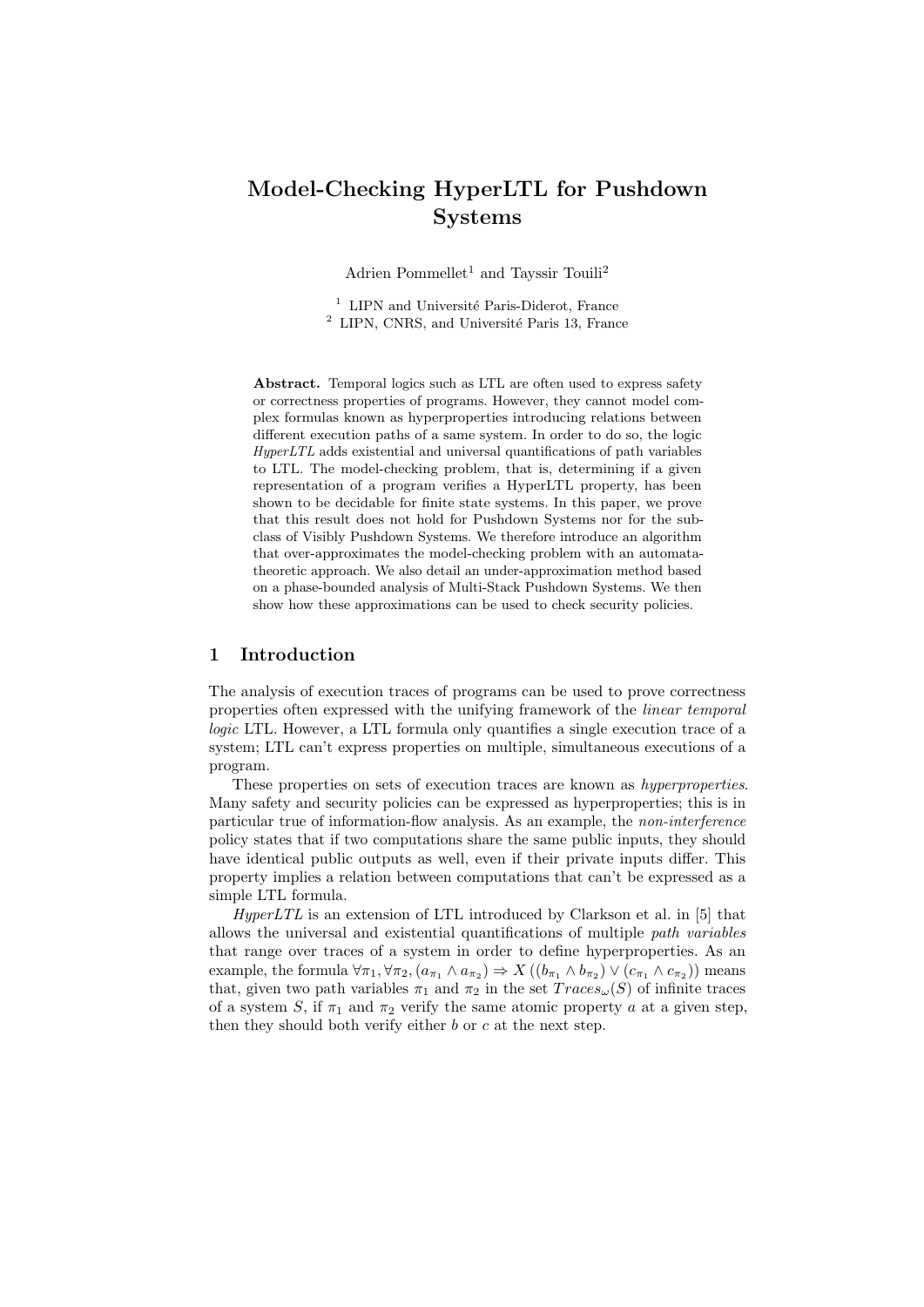Clarkson et al. have shown that the model-checking problem  $S \models \psi$  of HyperLTL, that is, knowing if the set of traces of a system  $S$  verifies the HyperLTL formula  $\psi$ , can be solved when S is a finite state transition system (i.e. equivalent to a finite state automaton). However, simple transition models cannot accurately model programs with infinite recursion and procedure calls. Pushdown Systems (PDSs) that can simulate the call stack of a program are commonly used instead. The call stack stores information about the active procedures of a program such as return addresses, passed parameters and local variables.

Unfortunately, we show in this paper that the model-checking problem of HyperLTL for PDSs is undecidable: the set of traces of a PDS is a context-free language, and deciding whether the intersection of two context-free languages is empty or not remains an undecidable problem that can be reduced to the model-checking problem by using a HyperLTL formula that synchronizes traces.

On the other hand, determining the emptiness of the intersection of two visibly context-free languages is decidable. This class of languages is generated by Visibly Pushdown Automata (VPDA), an input-driven subclass of pushdown automata (PDA) first introduced by Alur et al. in [1]: at each step of a computation, the next stack operation will be determined by the input letter in  $\Sigma$  read, depending on a partition of the input alphabet. We study the model-checking problem of HyperLTL for Visibly Pushdown Systems (VPDSs), and prove that it is also undecidable, as it happens to be a reduction of the emptiness problem for Two-Stack Visibly Pushdown Automata (2-VPDA), which has been shown to be undecidable by Carotenuto et al. in [4].

To overcome these undecidability issues, since the emptiness of the intersection of a context-free langage with regular sets is decidable, one idea is to consider the case where only one path variable of the formula ranges over the set of traces  $Trace_{\omega}(\mathcal{P})$  of a PDS or VPDS  $\mathcal{P}$ , while the other variables range over a regular abstraction  $\alpha(Traces_{\omega}(\mathcal{P}))$ . Using an automata-theoretic approach, this idea allows us to over-approximate the model-checking problem of HyperLTL formulas that only use universal quantifiers ∀ with the exception of at most one path variable: if the HyperLTL formula holds for the over-approximation, it holds for the actual system as well.

On the other hand, under-approximations can be used to discover errors in programs: if a HyperLTL formula does not hold for an under-approximation of the model-checking problem, it does not hold for the actual system as well. We show that the model-checking problem for PDSs of HyperLTL formulas that only use universal quantifiers ∀ can be under-approximated by relying on a bounded-phase model-checking of a LTL formula for a *Multi-Stack Pushdown System* (MPDS), where a *phase* is a part of a run during which there is at most one stack that is popped from, as defined by Torre et al. in [13].

Related work. Clarkson and Schneider introduced hyperproperties in [6] to formalize security properties, using second-order logic. Unfortunately, this logic isn't verifiable in the general case.

However, fragments of it can be verified: in [5], Clarkson et al. formalized the temporal logics HyperLTL and HyperCTL\*, extending the widespread and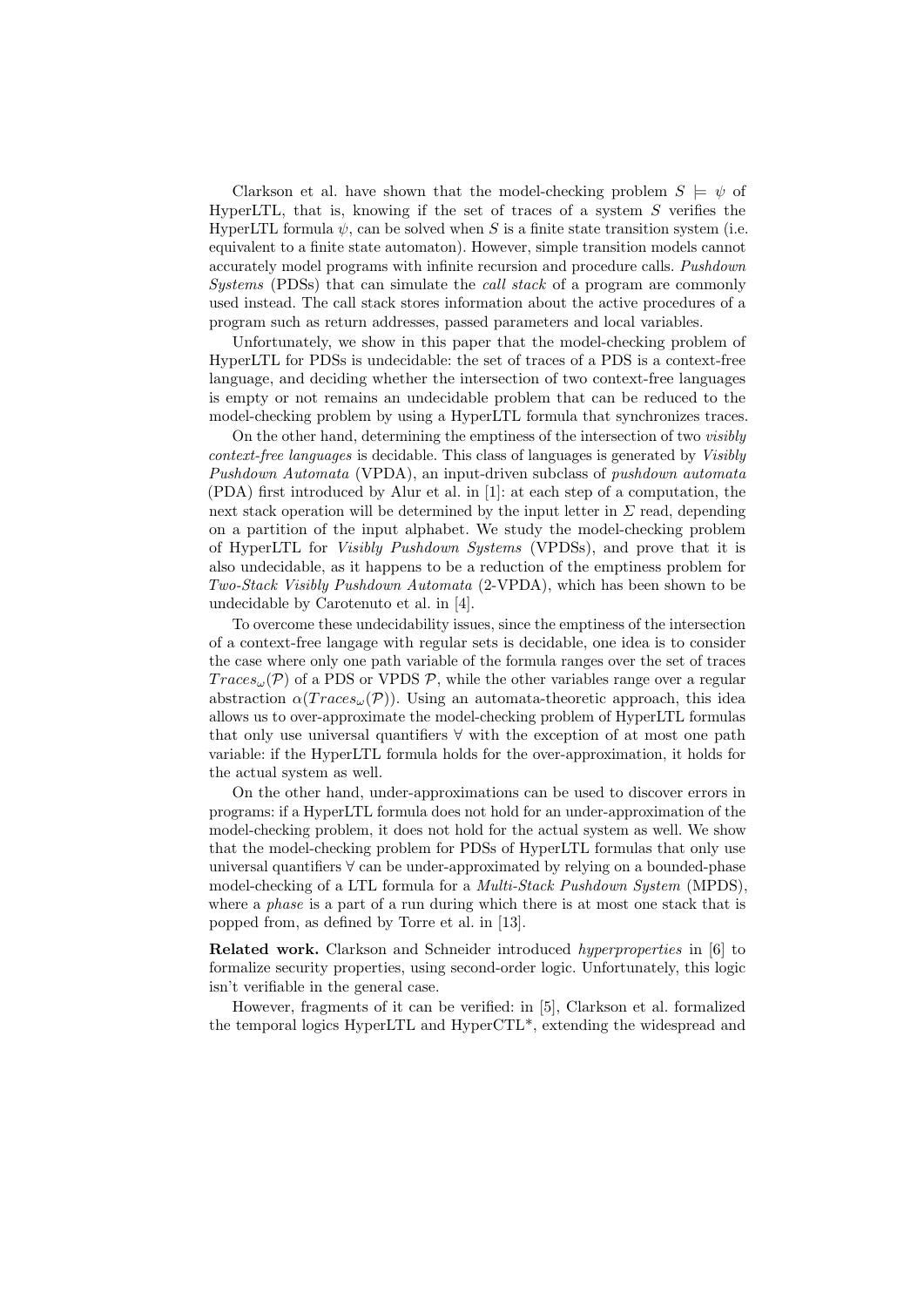flexible framework of linear time and branching time logics to hyperproperties. The model-checking problem of these logics for finite state systems has been shown to be decidable by a reduction to the satisfiability problem for the quantified propositional temporal logic QPTL defined in [12].

Proper model-checking algorithms were then introduced by Finkbeiner et al. in [8]. These algorithms follow the automata-theoretic framework defined by Vardi et al. in [14], and can be used to verify security policies in circuits. However, while circuits can be modelled as finite state systems, actual programs can feature recursive procedure calls and infinite recursion. Hence, a more expressive model such as PDSs is needed.

In [3, 7], the forward and backward reachability sets of PDSs have been shown to be regular and effectively computable. As a consequence, the model-checking problem of LTL for PDSs is decidable; an answer can be effectively computed using an automata-theoretic approach. We try to extend this result to HyperLTL.

Multi-Stack Pushdown Systems (MPDSs) are unfortunately Turing powerful. Following the work of Qadeer et al. in [10], La Torre et al. introduced in [13] MPDSs with bounded phases: a run is split into a finite number of phases during which there is at most one stack that is popped from. Anil Seth later proved in [11] that the backward reachability set of a multi-stack pushdown system with bounded phases is regular; this result can then be used to solve the model-checking problem of LTL for MPDSs with bounded phases. We rely on a phase-bounded analysis of a MPDS to under-approximate an answer to the model-checking problem of HyperLTL for PDSs.

Paper outline. In Section 2 of this paper, we provide background on *Pushdown* Systems (PDSs) and Visibly Pushdown Systems (VPDSs). We define in Section 3 the hyper linear time logic HyperLTL, and prove that its model-checking problem for PDSs and VPDSs is undecidable. Then, in Section 4, we solve the model-checking problem of HyperLTL on constrained sets of traces then find an over-approximation of the model-checking problem for PDSs. In Section 5, we use Multi-Stack Pushdown Systems (MPDSs) and bounded phase analysis to under-approximate the model-checking problem. Finally, in section 6, we apply the logic HyperLTL to express security properties. Due to a lack of space, detailed proofs of some theorems can be found in the appendix.

#### 2 Pushdown Systems

#### 2.1 The Model

Pushdown systems are a natural model for sequential programs with recursive procedure calls [7].

Definition 1 (Pushdown System). A Pushdown System (PDS) is a tuple  $\mathcal{P} = (P, \Sigma, \Gamma, \Delta, c_0)$  where P is a finite set of control states,  $\Sigma$  a finite input alphabet,  $\Gamma$  a finite stack alphabet,  $\Delta \subseteq P \times \Gamma \times \Sigma \times P \times \Gamma^*$  a finite set of transition rules, and  $c_0 \in P \times \Gamma^*$  an initial configuration.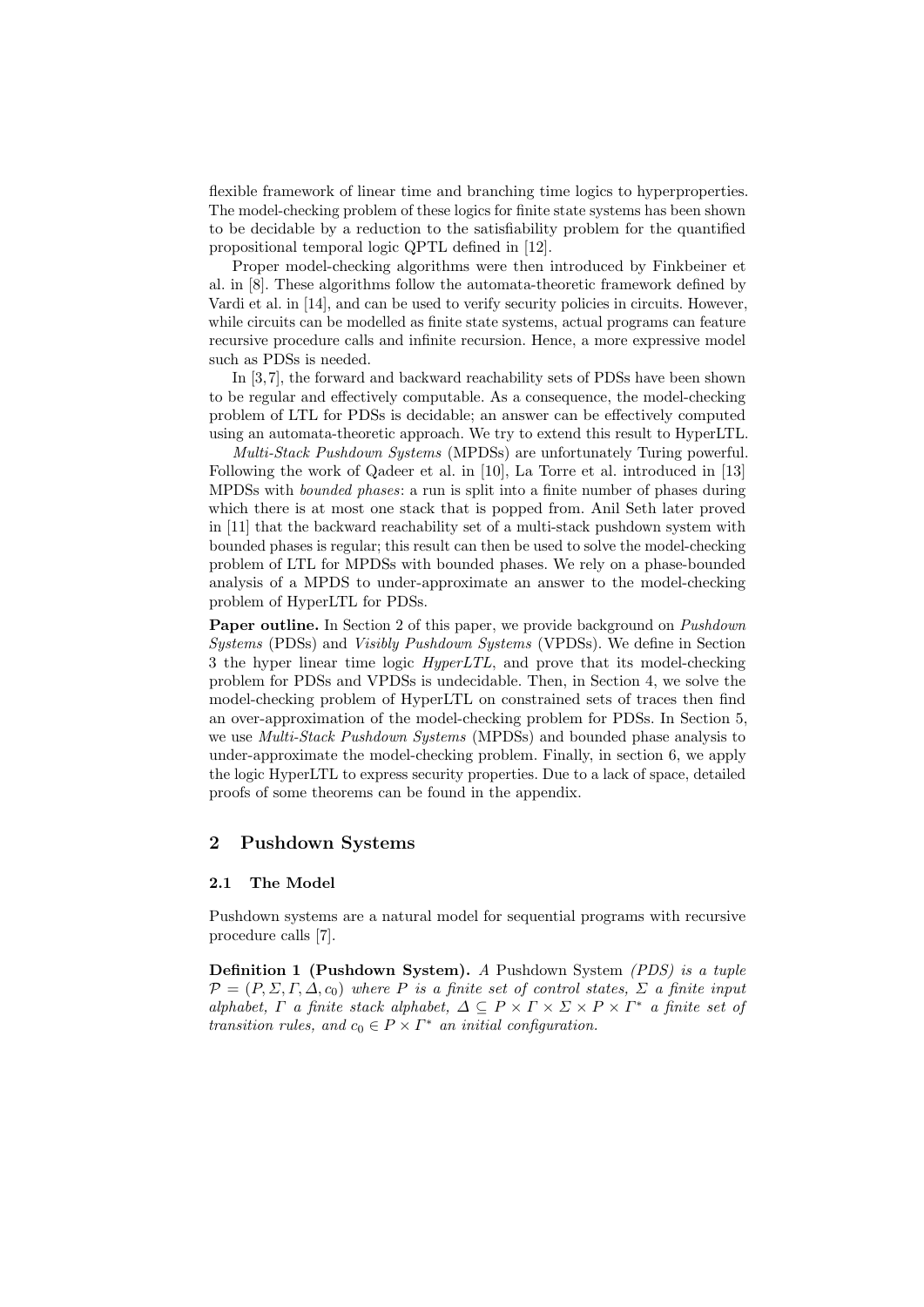If  $d = (p, \gamma, a, p', w) \in \Delta$ , we write  $d = (p, \gamma) \stackrel{a}{\rightarrow} (p', w)$ . We call a the label of  $Σ$ . We can assume without loss of generality that  $Δ ⊆ P × Γ × Σ × P × Γ<sup>≤2</sup>$ and that  $c_0$  is of the form  $\langle p_0, \perp \rangle$ , where  $\perp \in \Gamma$  is a special bottom stack symbol shared by every PDS on the stack alphabet  $\Gamma$  and  $p_0 \in P$ . A configuration of  $\mathcal P$ is a pair  $\langle p, w \rangle$  where  $p \in P$  is a control state and  $w \in \Gamma^*$  a stack content.

For each  $a \in \Sigma$ , we define a transition relation  $\stackrel{a}{\rightarrow}p$  on configurations as follows: if  $(p, \gamma) \stackrel{a}{\to} (p', w) \in \Delta$ , for each  $w' \in \Gamma^*$ ,  $\langle p, \gamma w' \rangle \stackrel{a}{\to} p \langle p', ww' \rangle$ . We then consider the immediate successor relation  $\rightarrow_{\mathcal{P}} = \bigcup_{a \in \Sigma} \xrightarrow{a} \mathcal{P}$ . We may omit the variable  $P$  when only a single PDS is being considered.

A run r is a sequence of configurations  $r = (c_i)_{i \geq 0}$  such that  $\forall i \geq 0, c_i \stackrel{a_i}{\longrightarrow} \tau$  $c_{i+1}$ ,  $c_0$  being the initial configuration of P. The word  $(a_i)_{i>0}$  is then said to be the trace of r. Traces and runs may be finite or infinite. Let  $Trace_{\omega}(\mathcal{P})$  (resp.  $Trace(\mathcal{P})$  be the set of all infinite (resp. finite) traces of  $\mathcal{P}$ .

A Büchi Pushdown Automaton (BPDA) is a pair  $BP = (P, F)$ , where  $P =$  $(P, \Sigma, \Gamma, \Delta, c_0)$  is a PDS and  $F \subseteq P$  a set of final states. An infinite run  $r = (c_i)_{i \geq 0}$ of  $BP$  and its matching trace  $(a_i)_{i\geq 0}$  are said to be *accepting* if there exists at least one infinitely often occurring state f in r such that  $f \in F$ . The language  $L_{\omega}(\mathcal{BP})$  accepted by  $\mathcal{BP}$  is the set of all accepting traces of  $\mathcal{BP}$ , and is said to be  $\omega$  context-free.

#### 2.2 Visibly Pushdown Systems

We consider a particular subclass of PDSs introduced by Alur et al. in [1]. Let  $\langle \Sigma_c, \Sigma_r, \Sigma_l \rangle$  be a partition of the input alphabet, where  $\Sigma_c$ ,  $\Sigma_r$ , and  $\Sigma_l$  stand respectively for the *call, return*, and *local* alphabets.

Definition 2 (Visibly Pushdown System). A Visibly Pushdown System (VPDS) over a partition  $\langle \Sigma_c, \Sigma_r, \Sigma_l \rangle$  of  $\Sigma$  is a PDS  $\mathcal{P} = (P, \Sigma, \Gamma, \Delta, c_0)$  verifying the following properties:

- $-$  if  $(p, \gamma_1) \stackrel{a}{\rightarrow} (p', \gamma_2) \in \Delta$ , then  $a \in \Sigma_l$ ,  $\gamma_1 = \gamma_2$ , and  $\forall \gamma \in \Gamma$ ,  $(p, \gamma) \stackrel{a}{\rightarrow}$  $(p', \gamma) \in \Delta;$
- $-$  if  $(p, \gamma) \stackrel{a}{\rightarrow} (p', \varepsilon) \in \Delta$ , then  $a \in \Sigma_r$ ;
- $-$  if  $(p, \gamma_1) \stackrel{a}{\rightarrow} (p', \gamma_2 \gamma_1) \in \Delta$ , then  $a \in \Sigma_c$ , and  $\forall \gamma \in \Gamma$ ,  $(p, \gamma) \stackrel{a}{\rightarrow} (p', \gamma_2 \gamma) \in \Delta$ ;

VPDSs are an input driven subclass of PDSs: at each step of a computation, the next stack operation will be determined by the input letter in  $\Sigma$  read, depending on which subset of the partition  $\langle \Sigma_c, \Sigma_r, \Sigma_l \rangle$  the aforementioned letter belongs to.

Visibly Pushdown Automata accept the class of visibly pushdown languages. If a BPDA  $BP$  is visibly pushdown according to a partition of  $\Sigma$ , we say it's a Büchi Visibly Pushdown Automata (BVPDA). The class of languages accepted by BVPDA is called  $\omega$  *visibly pushdown languages.* 

Unlike context-free languages, the emptiness of the intersection of visibly pushdown languages is a decidable problem and the complement of a visibly pushdown language is a visibly pushdown language that can be computed. The same properties also hold for  $\omega$  visibly pushdown languages.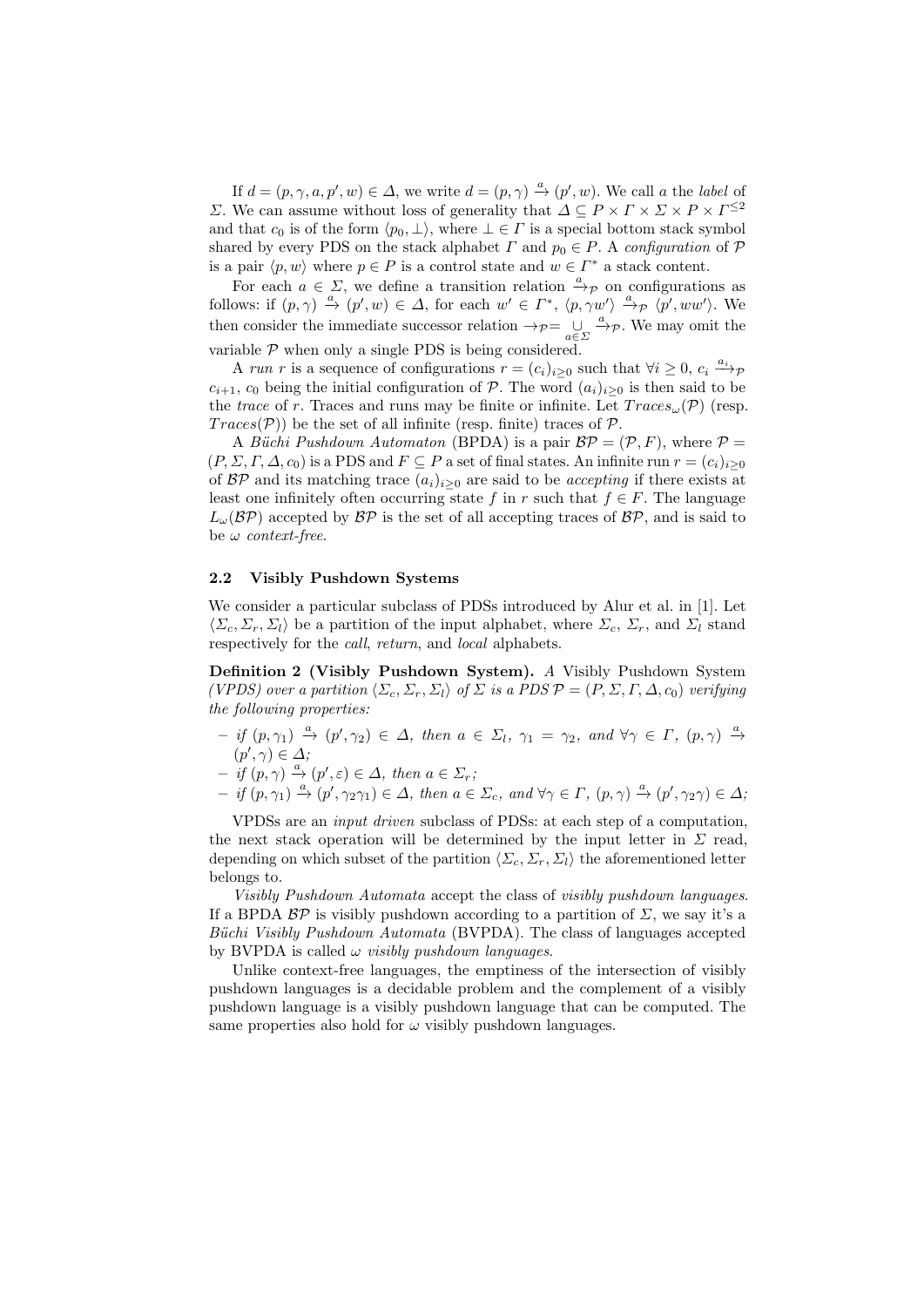## 3 HyperLTL

#### 3.1 The Logic

Let AP be a finite set of atomic propositions used to express facts about a program; a path is an infinite word in  $(2^{AP})^{\omega} = \mathcal{T}$ . Let V be a finite set of path variables. The HyperLTL logic relates multiple paths by introducing path quantifiers.

Definition 3 (Syntax of HyperLTL). Unquantified HyperLTL formulas are defined according to the following syntax equation:

$$
\varphi ::= \bot \mid (a, \pi) \in AP \times V \mid \neg \varphi \mid \varphi \lor \varphi \mid \varphi \land \varphi \mid X \varphi \mid
$$

$$
\varphi \cup \varphi \mid G \varphi \mid F \varphi
$$

From then on, we write  $a_{\pi} = (a, \pi)$ . HyperLTL formulas are defined according to the following syntax equation:

$$
\psi ::= \exists \pi, \varphi \mid \forall \pi, \varphi \mid \varphi
$$

where  $\pi \in \mathcal{V}$  is a path variable.

The existential ∃ and universal quantifiers ∀ are used to define path variables, to which atomic propositions in  $AP$  are bound. A HyperLTL formula is said to be closed if there is no free variable: each path variable is bound by a path quantifier once.

As an example, the closed formula  $\forall \pi_1, \exists \pi_2, \varphi$  means that for all paths  $\pi_1$ , there exists a path  $\pi_2$  such that the formula  $\varphi$  holds for  $\pi_1$  and  $\pi_2$ . Simple LTL formulas can be considered as a subclass of closed HyperLTL formulas of the form  $\forall \pi, \varphi$  with a single path variable.

Let  $\Pi: \mathcal{V} \to \mathcal{T}$  be a path assignment function of  $\mathcal{V}$  that matches to each path variable  $\pi$  a path  $\Pi(\pi) \in \mathcal{T}$ . If  $\Pi(\pi) = (t_i)_{i \geq 0}$ , for all  $i \geq 0$ , we define the *i*-th value of the path  $\Pi(\pi)[i] = t_i$  and a suffix assignment function  $\Pi[i,\infty]$  such that  $\Pi[i,\infty](\pi) = (t_j)_{j \geq i}.$ 

We first define the semantics of this logic for path assignment functions.

Definition 4 (Semantics of unquantified HyperLTL formulas). Let  $\varphi$  be an unquantified HyperLTL formula. We define by induction on  $\varphi$  the following semantics on path assignment functions:

$$
\Pi \models a_{\pi} \Leftrightarrow a \in \Pi(\pi)[0]
$$
\n
$$
\Pi \models \neg \varphi \Leftrightarrow \Pi \not\models \neg \varphi
$$
\n
$$
\Pi \models \varphi_1 \lor \varphi_2 \Leftrightarrow (\Pi \models \varphi_1) \lor (\Pi \models \varphi_2)
$$
\n
$$
\Pi \models \varphi_1 \land \varphi_2 \Leftrightarrow (\Pi \models \varphi_1) \land (\Pi \models \varphi_2)
$$
\n
$$
\Pi \models X \varphi \Leftrightarrow \Pi[1, \infty] \models \varphi
$$
\n
$$
\Pi \models \varphi \cup \psi \Leftrightarrow \exists j \geq 0, \Pi[j, \infty] \models \psi \text{ and } \forall i \in \{0, \dots, j - 1\}, \Pi[i, \infty] \models \varphi
$$
\n
$$
\Pi \models \mathcal{G} \varphi \Leftrightarrow \forall i \geq 0, \Pi, i \models \varphi
$$
\n
$$
\Pi \models \mathcal{F} \varphi \Leftrightarrow \exists i \geq 0, \Pi, i \models \varphi
$$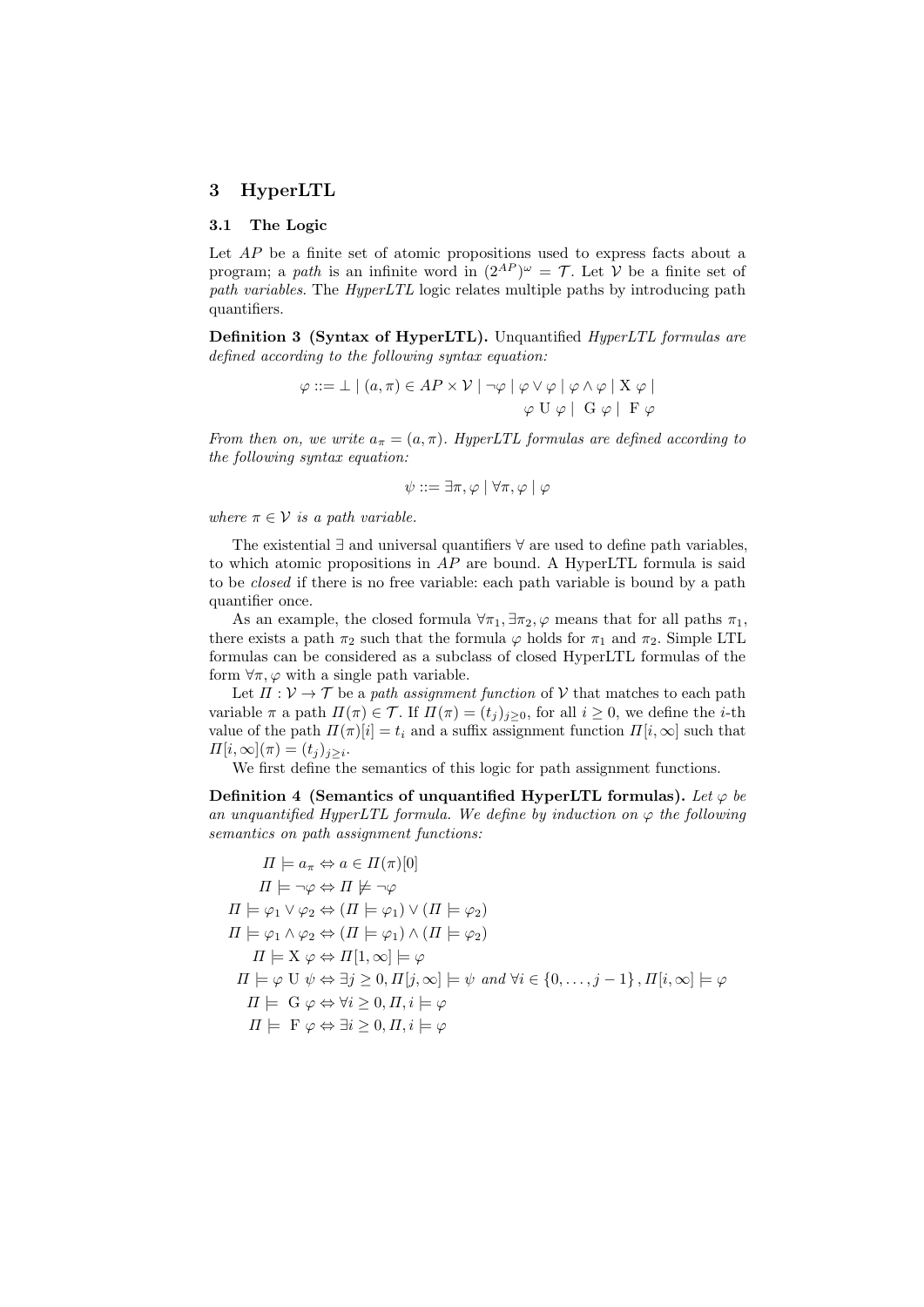$\Pi \models \varphi$  if  $\varphi$  holds for a given assignment of path variables defined according to  $\Pi$ .

Let  $T: \mathcal{V} \to 2^{\mathcal{T}}$  be a set assignment function of  $\mathcal{V}$  that matches to each path variable  $\pi \in \mathcal{V}$  a set of paths  $T(\pi) \subseteq \mathcal{T}$ . We can now define the semantics of closed HyperLTL formulas for set assignment functions.

Definition 5 (Semantics of closed HyperLTL formulas). We consider a closed HyperLTL formula  $\psi = \chi_0 \pi_0, \ldots, \chi_n \pi_n, \varphi$ , where each  $\chi_i \in {\forall, \exists}$  is an universal or existential quantifier, and  $\varphi$  an unquantified HyperLTL formula using trace variables  $\pi_0, \ldots, \pi_n$ .

For a given set assignment function T, we write that  $T \models \psi$  if for  $\chi_0 t_0 \in$  $T(\pi_0), \ldots, \chi_n t_n \in T(\pi_n),$  we have  $\Pi \models \varphi$ , where  $\Pi$  is the path assignment function such that  $\forall i \in \{0, \ldots, n\}$ ,  $\Pi(\pi_i) = t_i$ .

As an example, if  $\psi = \forall \pi_1, \exists \pi_2, \varphi$  is a closed HyperLTL formula and T is a set assignment function of V, then  $T \models \psi$  if  $\forall t_1 \in T(\pi_1)$ ,  $\exists t_2 \in T(\pi_2)$  such that  $\Pi \models \varphi$ , where  $\Pi(\pi_1) = t_2$  and  $\Pi(\pi_2) = t_2$ . Intuitively,  $T \models \psi$  if, assuming path variables belong to path sets defined according to T, the closed formula  $\psi$  holds. From then on, we assume that every HyperLTL formula considered in this paper is closed.

#### 3.2 HyperLTL and PDSs

Let P be a PDS on the input alphabet  $\Sigma = 2^{AP}$  and  $\psi$  a closed HyperLTL formula. We write that  $P \models \psi$  if and only if  $T \models \psi$  where the set assignment function T is such that  $\forall \pi \in \mathcal{V}, T(\pi) = Traces_{\omega}(\mathcal{P})$ . Determining whether  $\mathcal{P} \models \psi$ for a given PDS  $\mathcal P$  and a given HyperLTL formula  $\psi$  is called the model-checking problem of HyperLTL on PDSs. The following theorem holds :

#### Theorem 1. The model-checking problem of HyperLTL for PDSs is undecidable.

We can prove this result by reducing the emptiness of the intersection of two context-free languages, a well-known undecidable problem, to the model-checking problem. Our intuition is to consider two context-free languages  $\mathcal{L}_1$  and  $\mathcal{L}_2$  on the alphabet  $\Sigma$ . As HyperLTL formulas apply to infinite words, we define two BPDA  $BP_1$  and  $BP_2$  that accept  $\mathcal{L}_1 f^{\omega}$  and  $\mathcal{L}_2 f^{\omega}$  respectively, where  $f \notin \Sigma$  is a special ending symbol. We then define a PDS  $P$  that can simulate either  $BP_1$  or  $BP<sub>2</sub>$ .

We now introduce the formula  $\psi = \exists \pi_1, \exists \pi_2, \varphi_{start} \wedge \varphi_{sunc} \wedge \varphi_{end}$ :  $\varphi_{start}$ expresses that trace variables  $\pi_1$  and  $\pi_2$  represent runs of  $BP_1$  and  $BP_2$  respectively,  $\varphi_{sync}$  means that the two traces are equal from their second letter onwards, and  $\varphi_{end}$  implies that the two traces are accepting. Hence, if  $\mathcal{P} \models \psi$ , then  $\mathcal{BP}_1$ and  $\mathcal{BP}_2$  share a common accepting run, and  $\mathcal{L}_1 \cap \mathcal{L}_2 \neq \emptyset$ .

On the other hand, if  $\mathcal{L}_1 \cap \mathcal{L}_2 \neq \emptyset$ , there is an accepting trace  $\pi$  common to  $\mathcal{BP}_1$  and  $\mathcal{BP}_2$  and we can define two traces  $\pi_1$  and  $\pi_2$  of  $\mathcal P$  such that the formula  $\varphi_{start} \wedge \varphi_{sync} \wedge \varphi_{end}$  holds. Since the emptiness problem is undecidable, so must be the model-checking problem.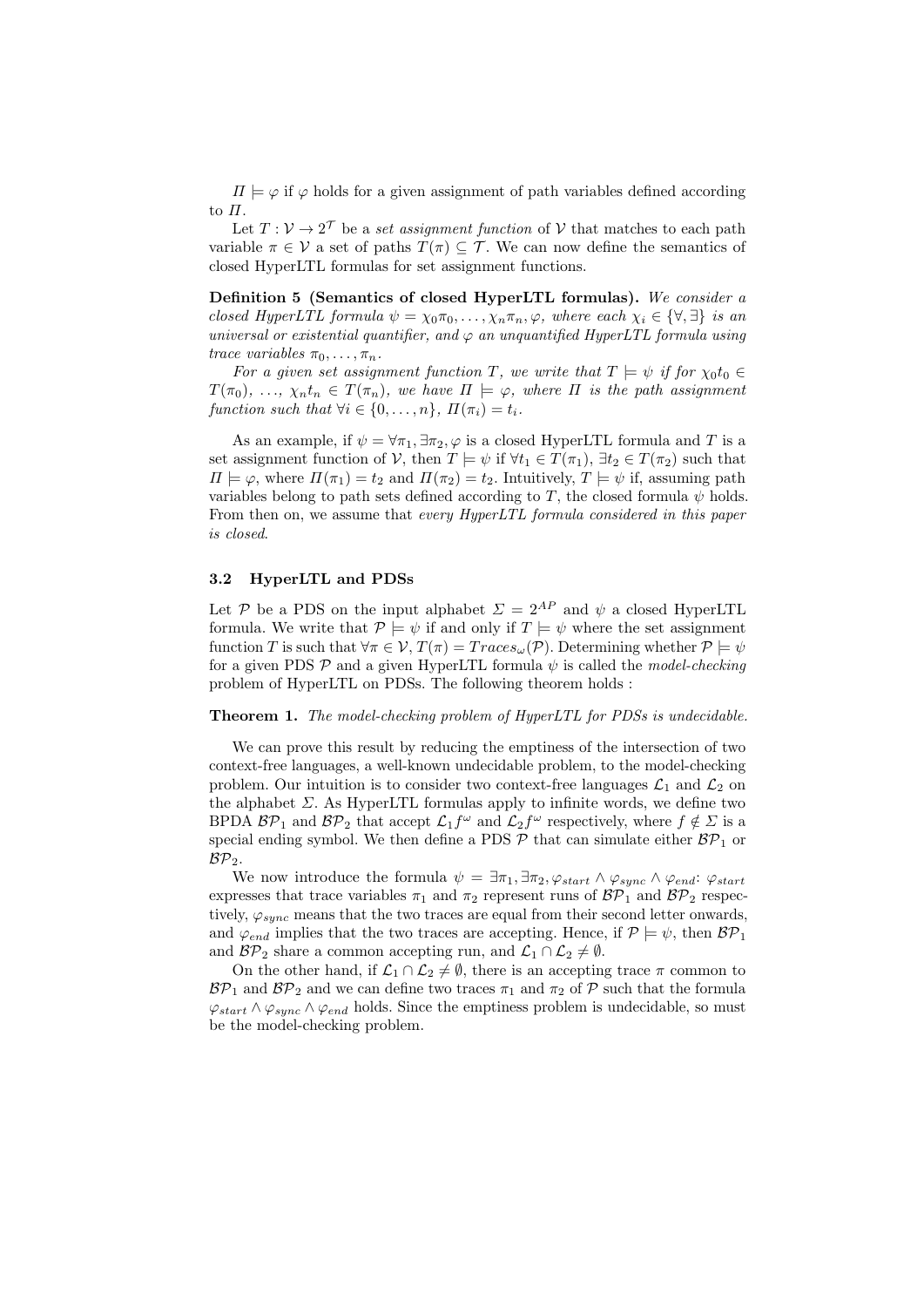The full proof is given in the appendix. As a consequence of Theorem 1, determining whether  $T \models \psi$  for a generic set assignment function T and a given HyperLTL formula  $\psi$  is an undecidable problem.

#### 3.3 HyperLTL and VPDSs

Since the emptiness of the intersection of visibly pushdown languages is decidable, the previous proof does not apply to VPDSs and one might wonder if the model-checking problem of HyperLTL for this particular subclass is decidable. Unfortunately, we can show that this is not the case:

Theorem 2. The model-checking problem of HyperLTL for VPDSs is undecidable.

In order to prove this theorem, we will rely on a class of two-stack automata called 2-Visibly Pushdown Automata (2-VPDA) introduced in [4]. In a 2-VPDA, each stack is input driven, but follows its own partition of  $\Sigma$ . The same input letter may result in different pushdown rules being applied to the first and second stack: as an example, a transition can push a word on the first stack and pop the top letter of the second stack, depending on which partition is used by each stack. Moreover, in a manner similar to VPDA, transitions of 2-VPDA do not depend on the top stack symbols unless they pop them.

It has been shown in [4] that the emptiness problem is undecidable for 2- VPDA. Our intuition is therefore to prove Theorem 2 by reducing the emptiness problem for 2-VPDA to the model-checking problem of HyperLTL for VPDSs. To do so, for a given 2-VPDA  $\mathcal{D}$ , we define a VPDS  $\mathcal{P}$  and a HyperLTL formula  $\psi$  on two trace variables such that  $\mathcal{P} \models \psi$  if and only if D has an accepting run.

 $P$  is such that it can simulate either stack of the 2-VPDA. However, both stacks must be synchronized in order to properly represent the whole automaton: the content of one stack can lead to a control state switch that may enable a transition modifying the other stack. The HyperLTL formula  $\psi$  determines which trace variable is related to which stack, synchronizes two runs of  $P$  in such a manner that they can be used to define an execution path of  $D$ , and ensure that this path is an accepting one. The full proof can be found in the appendix.

# 4 Model-checking HyperLTL with Constraints

Theorem 1 proves that the model-checking problem of HyperLTL for PDSs is undecidable. Intuitively, this issue stems from the undecidability of the intersection of context-free languages. However, since the emptiness problem of the intersection of a context-free language with regular sets is decidable, one can think of a way to abstract the set of runs of a PDS for some - but not all - path variables of a HyperLTL formula as a mean of regaining decidability.

As shown in [2,9], runs of a PDS can be over-approximated in a regular fashion. Hence, for a given PDS  $P$ , if we consider a regular abstraction of the set of runs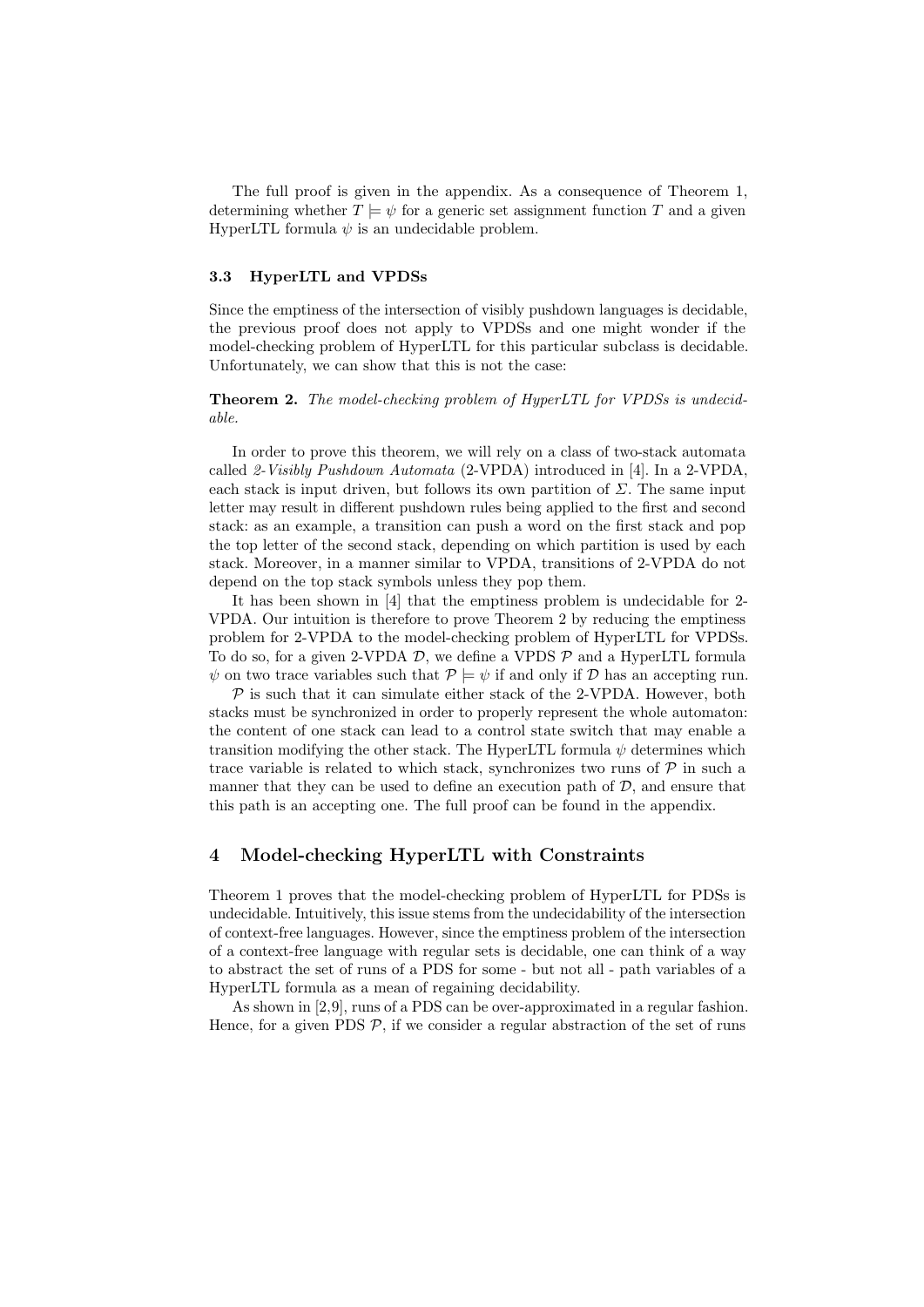$\alpha(Traces_{\omega}(P))$ , we can change the set assignment function for a path variable  $\pi$ in such a manner that  $T(\pi) = \alpha(Traces_{\omega}(\mathcal{P}))$  instead of  $T(\pi) = Traces_{\omega}(\mathcal{P})$ .

For a set assignment function  $T$  on a set of path variables  $V$  and a variable  $\pi \in \mathcal{V}$ , we say that  $\pi$  is context-free w.r.t. to T if  $T(\pi) = Trace_{\omega}(\mathcal{P})$  for a PDS P. We define regular and visibly pushdown variables in a similar manner.

Let  $\psi = \chi_0 \pi_0, \ldots, \chi_n \pi_n, \varphi$  be a closed HyperLTL formula on the alphabet AP with  $n + 1$  trace variables  $\pi_0, \ldots, \pi_n$ , where  $\chi_0, \ldots, \chi_n \in \{\forall, \exists\}$ . In this section, we will present a procedure to determine whether  $T \models \psi$  in two cases.

1. If the variable  $\pi_0$  is context-free w.r.t. T, and all the other variables are regular, then we can determine whether  $T \models \psi$  or not. We can then apply this technique in order to over-approximate the model-checking problem if  $T(\pi_0)$  =  $Trace_{\omega}(\mathcal{P}), T(\pi_j) = \alpha(Trace_{\omega}(\mathcal{P}))$  for  $j = 1...n$ , and  $\chi_1, \ldots, \chi_n = \forall$ . The last  $n$  variables can only be universally quantified.

 $T \models \psi$  then implies that  $\mathcal{P} \models \psi$ : indeed, the universal quantifiers on the path variables that range over the abstracted traces are such that, if the formula  $\varphi$  holds for every run in the over-approximation, then it also holds for every run in the actual set of traces. This is an over-approximation of the actual model-checking problem.

2. If there exists a variable  $\pi_i$  such that  $\pi_i$  is visibly context-free w.r.t. T, and all the other variables are regular, then we can determine whether  $T \models \psi$  or not. A single path variable at most can be visibly context-free (not necessarily  $\pi_0$ , though), and all the others must be regular. We can then apply this technique in order to over-approximate the model-checking problem if  $P$  is a VPDS,  $T(\pi_i) = Traces_{\omega}(\mathcal{P}), T(\pi_i) = \alpha(Traces_{\omega}(\mathcal{P}))$  and  $\chi_i = \forall$  for  $j \neq i$ . Each path variable with the exception of the visibly context-free one must be universally quantified.

Because of the universal quantifiers on the regular path variables,  $T \models \psi$ implies again that  $P \models \psi$ . This is another over-approximation of the modelchecking problem.

Moreover, these over-approximations are accurate for at least one variable in the trace variable set, as the original,  $\omega$  context-free (or  $\omega$  visibly pushdown) set of runs is assigned to this variable instead of an  $\omega$  regular over-approximation.

#### 4.1 With One Context-Free Variable and n Regular Variables

Let P be a PDS such that  $T(\pi_0) = Traces_{\omega}(\mathcal{P})$ , and  $\mathcal{K}_1, \ldots, \mathcal{K}_n$ , finite state transition systems (i.e. finite automata without final states) such that for  $i =$  $1, \ldots, n, T(\pi_i) = Trace_{\omega}(\mathcal{K}_i).$ 

**Theorem 3.** If  $\pi_0$  is context-free w.r.t. T and the other variables are regular, we can decide whether  $T \models \chi_0 \pi_0, \ldots, \chi_n \pi_n, \varphi$  or not.

To do so, we use the following well-known result: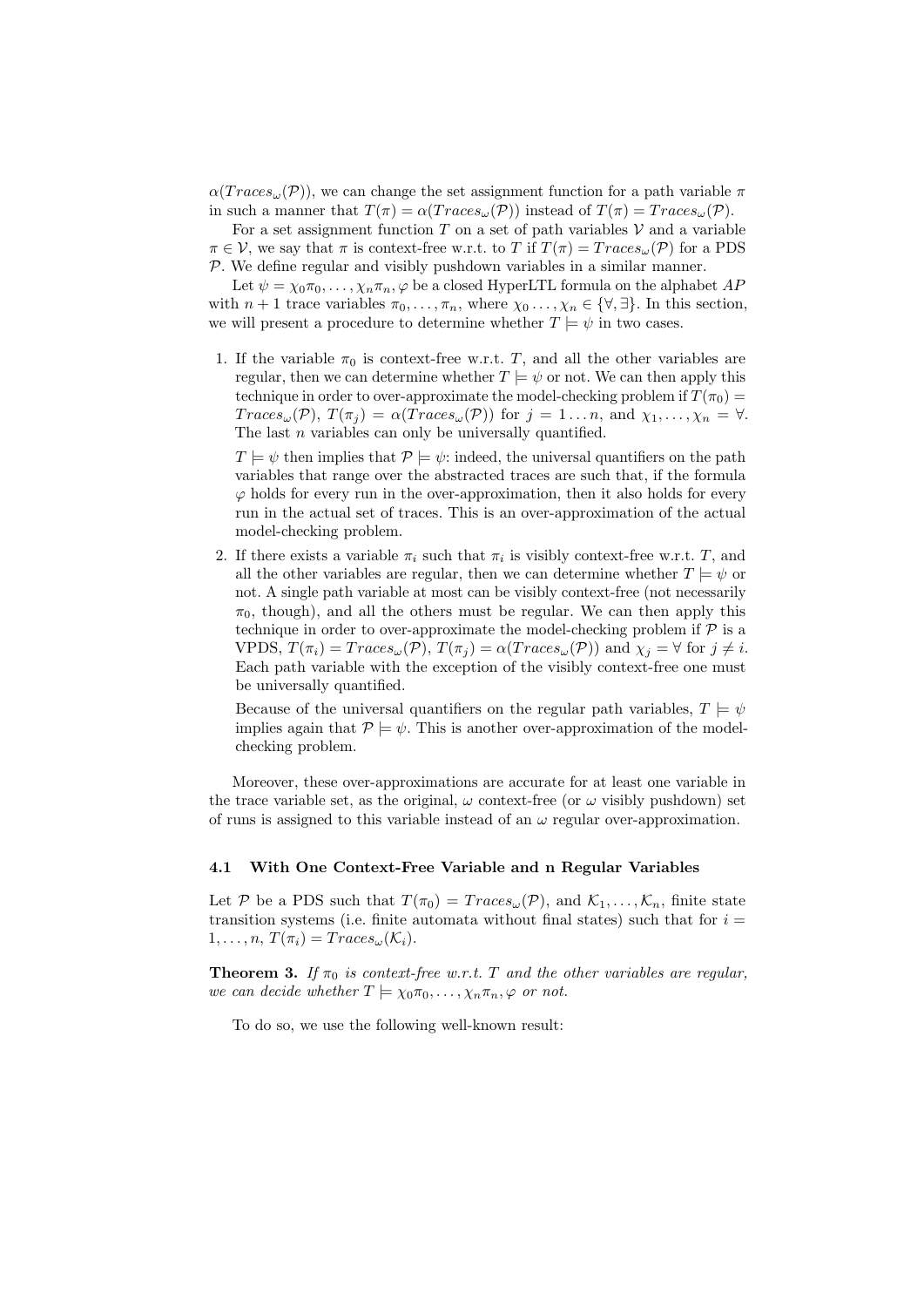**Lemma 1.** Let  $\varphi$  be an LTL formula. There exists a Büchi automaton  $\mathcal{B}_{\varphi}$  on the alphabet  $2^{AP}$  such that  $L(\mathcal{B}_{\varphi}) = \{w \in (2^{AP})^{\omega} \mid w \models \varphi\}$ . We say that  $\mathcal{B}_{\varphi}$ accepts ϕ.

An unquantified HyperLTL formula with m trace variables  $\pi_1, \ldots, \pi_m$  can be considered as a LTL formula on the alphabet  $(2^{AP})^m$ : given a word w on  $(2^{AP})^m$  and  $a \in AP$ , we say that  $w \models a_{\pi_i}$  if  $a \in w_i(0)$ , where  $w_i$  is the *i*-th component of w. We then apply Lemma 1 and introduce a Büchi automaton  $\mathcal{B}_{\varphi}$ on the alphabet  $(2^{AP})^{n+1}$  accepting  $\varphi$ . We denote  $\Sigma = 2^{AP}$ .

We then compute inductively a sequence of Büchi automata  $\mathcal{B}_{n+1}, \ldots, \mathcal{B}_1$ such that:

- $-\mathcal{B}_{n+1}$  is equal to the Büchi automaton  $\mathcal{B}_{\varphi}$  on the alphabet  $\Sigma^{n+1}$ ;
- if the quantifier  $\chi_i$  is equal to ∃ and  $\mathcal{B}_{i+1} = (Q, \Sigma^{i+1}, \delta, q_0, F)$  is a Büchi automaton on the alphabet  $\Sigma^{i+1}$ , let  $\mathcal{K}_i = (S, \Sigma, \delta', s_0)$  be the finite state transition system generating  $T(\pi_i)$ ; we now define the Büchi automaton  $\mathcal{B}_i = (Q \times$  $S, \Sigma^i, \rho, (q_0, s_0), F \times S)$  where the set  $\rho$  of transitions is such that if  $q \xrightarrow{(a_0, ..., a_i)}$  $q' \in \delta$  and  $s \xrightarrow{a_i} s' \in \delta'$ , then  $(q, s) \xrightarrow{(a_0, ..., a_{i-1})} (q', s') \in \rho$ . Intuitively, the Büchi automaton  $\mathcal{B}_i$  represents the formula  $\exists \pi_i, \chi_{i+1}\pi_{i+1}, \ldots, \chi_n\pi_n, \varphi$ ; its
- input alphabet  $\Sigma^i$  depends on the number of variables that are not quantified yet;
- $-$  if the quantifier  $\chi_i$  is equal to ∀, we consider instead the complement  $\mathcal{B}'_{i+1}$  of  $\mathcal{B}_{i+1}$  and compute its product with  $\mathcal{K}_i$  in a similar manner to the previous construction;  $B_i$  is then equal to the complement of this product; intuitively,  $\forall \pi, \psi = \neg (\exists \pi, \neg \psi).$

Having computed  $\mathcal{B}_1 = (Q, \Sigma, \delta, q_0, F)$ , let  $\mathcal{P} = (P, \Sigma, \Gamma, \Delta, \langle p_0, \bot \rangle)$  be the PDS generating  $T(\pi_0)$ . We assume that  $\chi_0 = \exists$ . Let  $\mathcal{BP} = (P \times Q, \Sigma, \Delta', \langle (p_0, \Sigma), \Delta' \rangle)$  $(q_0), \perp$ ,  $P \times F$ ) be a Büchi pushdown automaton, where the set of transitions  $\Delta'$  is such that if  $q \xrightarrow{a} q' \in \delta$  and  $(p, \gamma) \xrightarrow{a} (p', w) \in \Delta$ , then  $((p, q), \gamma) \xrightarrow{a} ((p', q'), w) \in$  $\Delta'$ . BP represents the fully quantified formula  $\exists \pi_0, \chi_1 \pi_1, \ldots, \chi_n \pi_n, \varphi$ . Obviously, B is not empty if and only if  $T \models \psi$ .

If  $\chi_0 = \forall$ , we consider instead the complement  $\mathcal{B}'_1$  of  $\mathcal{B}_1$ , then define a Büchi pushdown automaton  $\mathcal{BP}$  in a similar manner. B is empty if and only if  $T \models \psi$ .

It has been proven in  $[3, 7]$  that the emptiness problem is decidable for Büchi pushdown automata. Hence, given our initial constraints on T and  $\psi$ , we can determine whether  $T \models \psi$  or not.  $\square$ 

The Büchi automaton  $\mathcal{B}_{\varphi}$  has  $O(2^{|\varphi|})$  states; if we assume that all variables are existentially quantified, the BPDS  $\mathcal{BP}$  has  $\nu = O(2^{|\varphi|}|\mathcal{P}||\mathcal{K}_1|\dots|\mathcal{K}_n|)$  states. According to [7], checking the emptiness of  $BP$  can be done in  $O(\nu^2 k)$  operations, where k is the number of transitions of  $\mathcal{BP}$ , hence, in  $O(\nu^4|\Gamma|^2)$ .

Complementation of a Büchi Automaton may increase its size exponentially, hence, this technique may incur an exponential blow-up depending on the number of universal quantifiers.

**Application.** If we consider that  $\pi_0$  range over  $Trace_{\omega}(\mathcal{P})$  and that  $\pi_1, \ldots, \pi_n$ range over a regular abstraction  $\alpha(Traces_{\omega}(\mathcal{P}))$  of the actual set of traces, and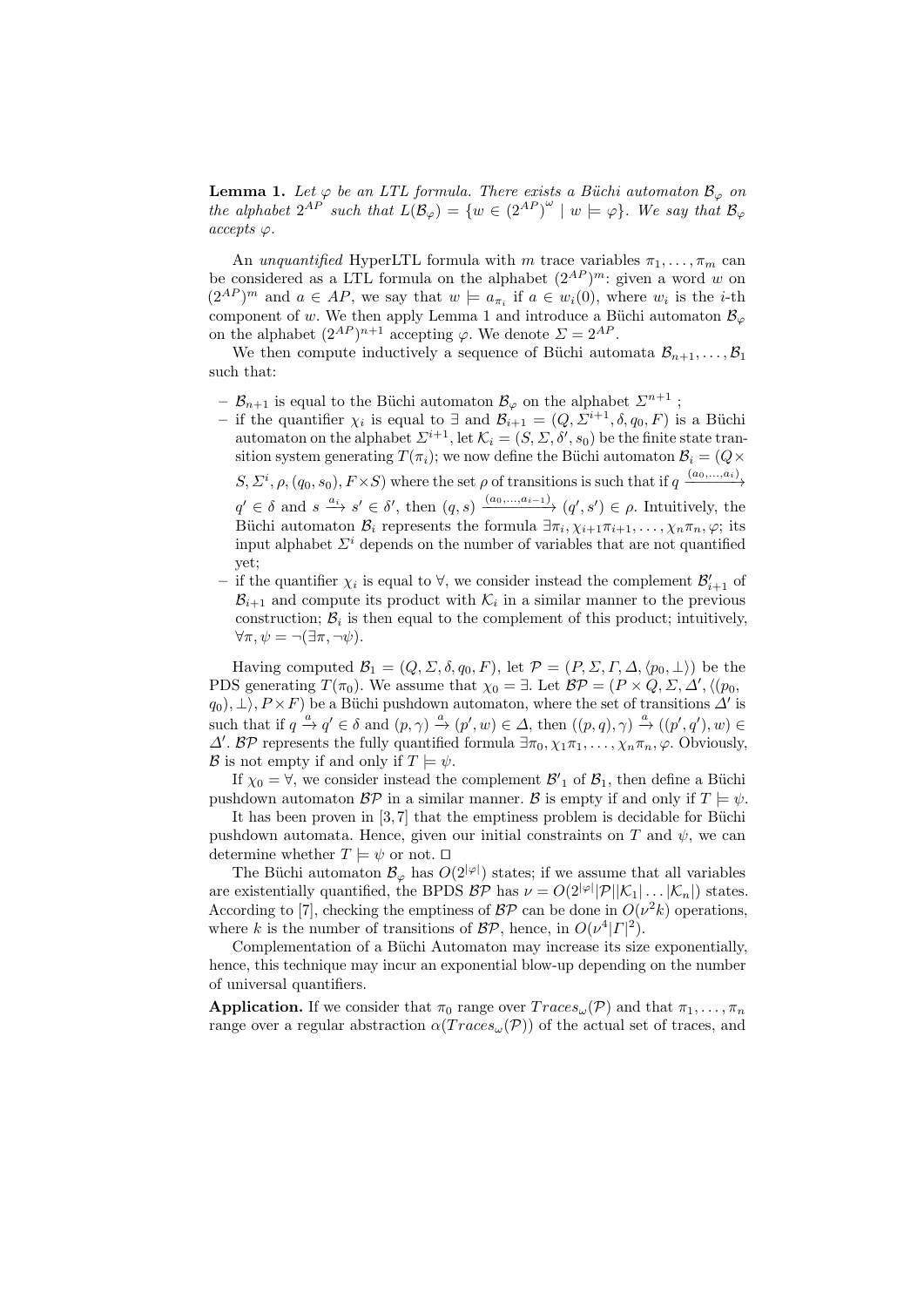we assume that  $\chi_1, \ldots, \chi_n = \forall$ , we can apply this result to over-approximate the model-checking problem, as detailed earlier in this section.

It is worth noting that the complement of an  $\omega$  context-free language is not necessarily an  $\omega$  context-free language. Hence, we can't use the previous procedure to check a HyperLTL formula of the form  $\psi = \exists \pi, \forall \pi' \varphi$  where  $\pi'$ is a context-free variable and  $\pi$  is regular. We know, however, that  $\omega$  visibly pushdown languages are closed under complementation. We therefore consider the case of a single visibly pushdown variable in the following subsection.

#### 4.2 With One Visibly Pushdown Variable and n Regular Variables

Let P be a VPDS such that  $T(\pi_i) = Trace_{\omega}(\mathcal{P})$ , and  $(\mathcal{K}_i)_{i \neq i}$  finite state transition systems such that for  $j \neq i$ ,  $T(\pi_i) = Trace_{\omega}(\mathcal{K}_i)$ . Unlike the previous case, the visibly context-free variable no longer has to be the first one  $\pi_0$ .

**Theorem 4.** If a variable  $\pi_i$  is visibly pushdown w.r.t. T and the other variables are regular, we can decide whether  $T \models \chi_0 \pi_0, \ldots, \chi_n \pi_n, \varphi$  or not.

The proof of this theorem is similar to the proof of Theorem 3. We first build a sequence of Büchi automata  $\mathcal{B}_{n+1}, \ldots, \mathcal{B}_{i+1}$  in a similar manner to the proof of Theorem 3, starting from a finite state automaton  $\mathcal{B}_{n+1} = \mathcal{B}_{\varphi}$  on the alphabet  $\Sigma^{n+1}$  representing the unquantified formula  $\varphi$  then computing products with the transition systems  $\mathcal{K}_{n+1}, \ldots, \mathcal{K}_{i+1}$  until we end up with a Büchi automaton  $\mathcal{B}_{i+1}$ on the alphabet  $\Sigma^{i+1}$ .

Having computed  $\mathcal{B}_{i+1} = (Q, \Sigma^{i+1}, \delta, q_0, F)$ , let  $\mathcal{P} = (P, \Sigma, \Gamma, \Delta, \mathcal{P})$  $\langle p_0, \perp \rangle$  be the VPDS generating  $T(\pi_i)$ . We assume that  $\chi_i = \exists$ . Let  $\mathcal{BP}_i =$  $(P \times Q, \Sigma^{i+1}, \Delta', \langle (p_0, q_0),$ 

 $\perp$ ,  $P \times F$ ) be a visibly Büchi pushdown automaton, where  $\Delta'$  is such that if  $q \xrightarrow{(a_0,...,a_{i-1},a)} q' \in \delta \text{ and } (p,\gamma) \xrightarrow{a} (p',w) \in \Delta, \text{ then } ((p,q),\gamma) \xrightarrow{(a_0,...,a_{i-1},a)}$  $((p', q'), w) \in \Delta'$ .  $\mathcal{BP}_i$  is indeed a BVPDA on the alphabet  $\Sigma^{i+1}$  as its stack operations only depend on its  $i + 1$ -th variable. If  $\chi_i = \forall$ , we consider instead the complement  $\mathcal{B'}_{i+1}$ .

From the  $i$ -th variable onwards, we compute a sequence of visibly Büchi pushdown automata  $\mathcal{BP}_i, \ldots, \mathcal{BP}_0$  on the alphabets  $\Sigma^{i+1}, \ldots, \Sigma^i$  respectively. For  $i \geq k \geq 1$ , if  $\mathcal{BP}_k = (P', \Sigma^{k+1}, \Delta', \langle p'_0, \perp \rangle, F'), \mathcal{K}_i = (S, \Sigma, \delta, s_0)$ , and  $\chi_k = \exists$ , let  $\mathcal{BP}_{k-1} = (P' \times S, \Sigma^k, \Delta'', \langle (p'_0, s_0), \bot \rangle, F'' \times S)$  be a visibly Büchi pushdown automaton, where the set of transitions  $\Delta''$  is such that if  $(p, \gamma) \xrightarrow{(a_0, ..., a_{k-1}, a_i)}$  $(p', w) \in \Delta'$  and  $q \xrightarrow{a_{k-1}} q' \in \delta$ , then  $((p, q), \gamma) \xrightarrow{(a_0, \ldots, a_{k-2}, a_i)} ((p', q'), w) \in \Delta''$ . The last letter of each tuple always stands for the visibly pushdown path variable  $\pi_i: \mathcal{BP}_{k-1}$  is visibly pushdown as its stack operations only depend on this variable. If  $\chi_k = \forall$ , we consider the complement  $\mathcal{BP}'_k$  of  $\mathcal{BP}_k$  instead, which is a visibly pushdown automaton as well.

We can check the emptiness of  $\mathcal{BP}_0$ . If it is indeed empty, then  $T \models \psi$ .  $\Box$ 

It has been proven in [1] that the complement of a VPDA incurs an exponential blow-up in terms of states. Hence, the technique shown here is exponential (in terms of time) in the size of  $\mathcal P$  and  $\varphi$ .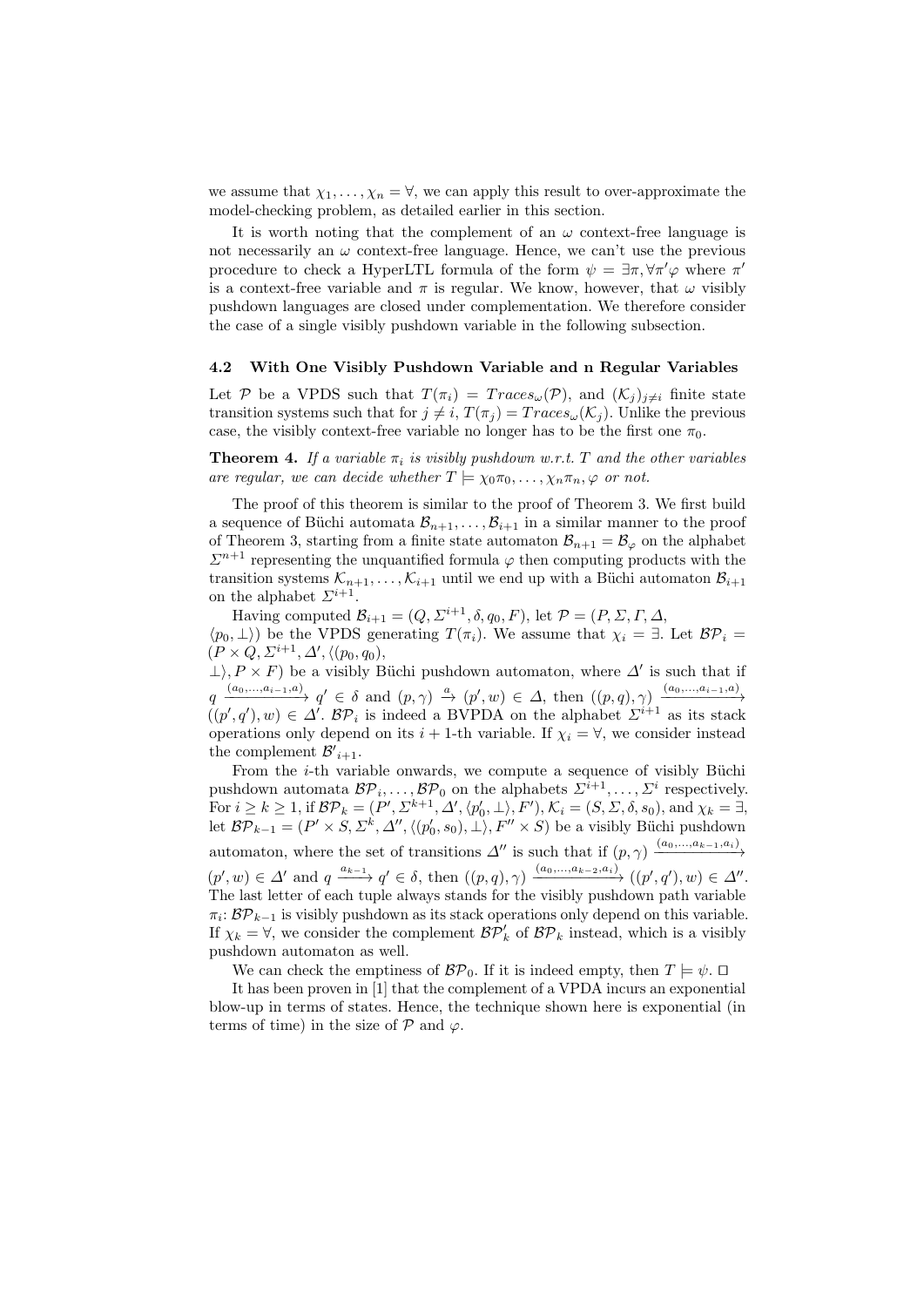**Application.** If we consider that  $\pi_i$  range over  $Trace_{\omega}(\mathcal{P})$  and that  $\pi_j, j \neq i$ range over a regular abstraction  $\alpha(Traces_{\omega}(\mathcal{P}))$  of the actual set of traces, and we assume that  $\chi_i = \forall$  for  $j \neq i$ , we can apply this result to over-approximate the model-checking problem, as detailed earlier in this section.

# 5 Model-checking HyperLTL with Bounded Phases

In this section, we use results on *Multi-Stack Pushdown Automata* to define an under-approximation of the model-checking problem of HyperLTL formulas with universal quantifiers for PDSs.

Multi-stack pushdown systems (MPDSs) are pushdown systems with multiple stacks. Their semantics is defined in a manner similar to PDSs, and so are configurations, traces, runs, Multi-Stack Pushdown Automata (MPDA), and the semantics of LTL. MPDA are unfortunately Turing powerful even with only two stacks. Thus, La Torre et al. introduced in [13] a restriction called phase-bounding:

**Definition 6 (Phases of runs).** A run r of a MPDS  $M$  is said to be k-phased if it can be split in a sequence of k runs  $r_1, \ldots, r_k$  of M (i.e.  $r = r_1 \ldots r_k$ ) such that during the execution of a given run  $r_i$ , at most a single stack is popped from.

For a given integer  $k$ , this restriction can be used to define a phase-bounded semantics on MPDSs: only traces matched to runs with at most  $k$  phases are considered. It has been proven in [11] that the backward reachability set of MPDSs with bounded phases is regular and can be effectively computed; this property can then be used to show that the following theorem holds:

Theorem 5 (Model-checking with bounded phases [11]). The modelchecking problem of LTL for MPDSs with bounded phases is decidable.

Phase-bounding can be used to under-approximate the set of traces of a MPDS. If a given LTL property  $\varphi$  does not hold for a MPDS M with a phasebounding constraint, it does not hold for the MPDS  $M$  w.r.t. the usual semantics as well. We write  $M \models_k \varphi$  if the LTL formula  $\varphi$  holds for traces of M with at most  $k$  phases.

We can use decidability properties of MPDSs with bounded phases to under-approximate the model-checking problem for pushdown systems. Let  $\mathcal{P} = (P, \Sigma, \Gamma, \Delta, c_0)$  be a PDS on the input alphabet  $\Sigma = 2^{AP}$ , and  $\psi =$  $\forall \pi_1, \ldots, \forall \pi_n, \varphi$ , a HyperLTL formula on n trace variables with only universal quantifiers.

Our intuition is to define a MPDS  $\mathcal M$  such that each stack represents a path variable of the HyperLTL formula. This MPDS is the product of  $n$  copies of  $P$ . Because  $\psi$  features *universal quantifiers* only, the model-checking problem of the LTL formula  $\varphi$  for M is then equivalent to the model-checking problem of  $\psi$  for P: M simulates n runs of P simultaneously, hence, LTL formulas on M can be used to synchronize these runs. We can therefore use a phase-bounded approximation of the former problem to under-approximate the latter.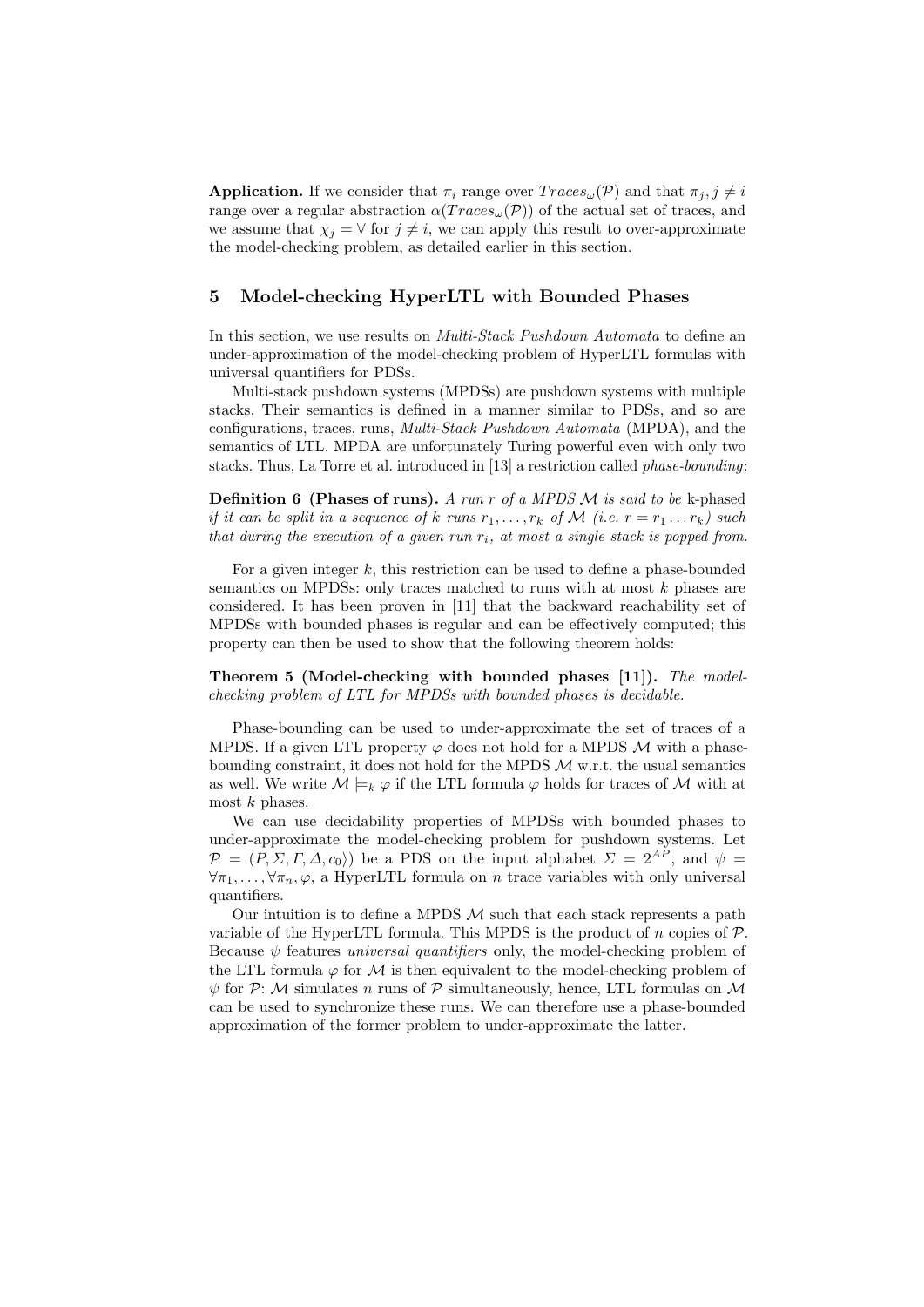We introduce the MPDS  $\mathcal{M} = (P^n, \Sigma^n, \Gamma^n, n, \Delta', c'_0)$ , with an initial configuration  $c'_0 = \langle (p_0, \ldots, p_0), \perp, \ldots, \perp \rangle \rangle \in P^n \times \Gamma^n$  and a set of transitions  $\Delta'$  defined as follows:  $\forall d_1, \ldots, d_n \in \Delta^n$  where  $d_i = (p_i, \gamma_i) \stackrel{a_i}{\longrightarrow} (p'_i, w_i)$  for  $i = 1, \ldots, n$ , the transition  $((p_1, \ldots, p_n), \gamma_1, \ldots, \gamma_n) \xrightarrow{(a_1, \ldots, a_n)} ((p'_1, \ldots, p'_n), w_1, \ldots, w_n)$  belongs to  $\Delta'$ . The following lemma then holds:

**Lemma 2.**  $\mathcal{M} \models \varphi$  if and only if  $P \models \psi$ .

As a consequence, if  $\mathcal{M} \not\models \varphi$ , then  $P \not\models \psi$ . We can then consider a phasebounded analysis of M: for a given integer k, if  $M \not\models_k \varphi$ , then  $M \not\models \varphi$ , hence  $P \not\models \psi$ . We can therefore under-approximate the model-checking problem of HyperLTL formulas with universal quantifiers only.

# 6 Applications to Security Properties

We apply in this section our results to information flow security, and remind how, as shown in [5], security policies can be expressed as HyperLTL formulas. If we model a given program as a PDS or a VPDS  $P$  following the method outlined in [7], we can then either over-approximate or under-approximate an answer to the model-checking problem  $P \models \psi$  of a policy represented by a HyperLTL formula  $\psi$  for this program.

#### 6.1 Observational Determinism

The strict non-interference security policy is the following: an attacker should not be able to distinguish two computations from their outputs if they only vary in their secret inputs. Few actual programs meet this requirement, and different versions of this policy have thus been defined.

We partition variables of a program into high and low security variables, and into input and output variables. The observational determinism property holds if, assuming two starting configurations have identical low security input variables, their low security output variables will be equal as well.

We model the program as a PDS  $\mathcal P$  on the input alphabet  $2^{AP}$ , where atomic propositions in  $AP$  contain variable values: if a variable x can take a value a, then  $(x, a) \in AP$ . We can express the observational determinism policy as the following HyperLTL formula:

$$
\psi_{OD} = \forall \pi_1, \forall \pi_2, (\bigwedge_{a \in LS_i} (a_{\pi_1} \Leftrightarrow a_{\pi_2})) \Rightarrow G \left( \bigwedge_{b \in LS_o} (b_{\pi_1} \Leftrightarrow b_{\pi_2}) \right)
$$

where  $LS_i$  (resp.  $LS_o$ ) is the set of low security input (resp. output) variables values. Using our techniques detailed in Sections 5 and 4.1, we can both underapproximate and over-approximate the model-checking problem  $P \models \psi_{OD}$  that is otherwise undecidable.

**A context-free example.** Let  $AP = \{i, o, h_1, h_2\}$ ,  $LS_i = \{i\}$ ,  $LS_o = \{o\}$ , and let  $HS_i = \{h_1, h_2\}$  be a set of high security inputs. We suppose we are given a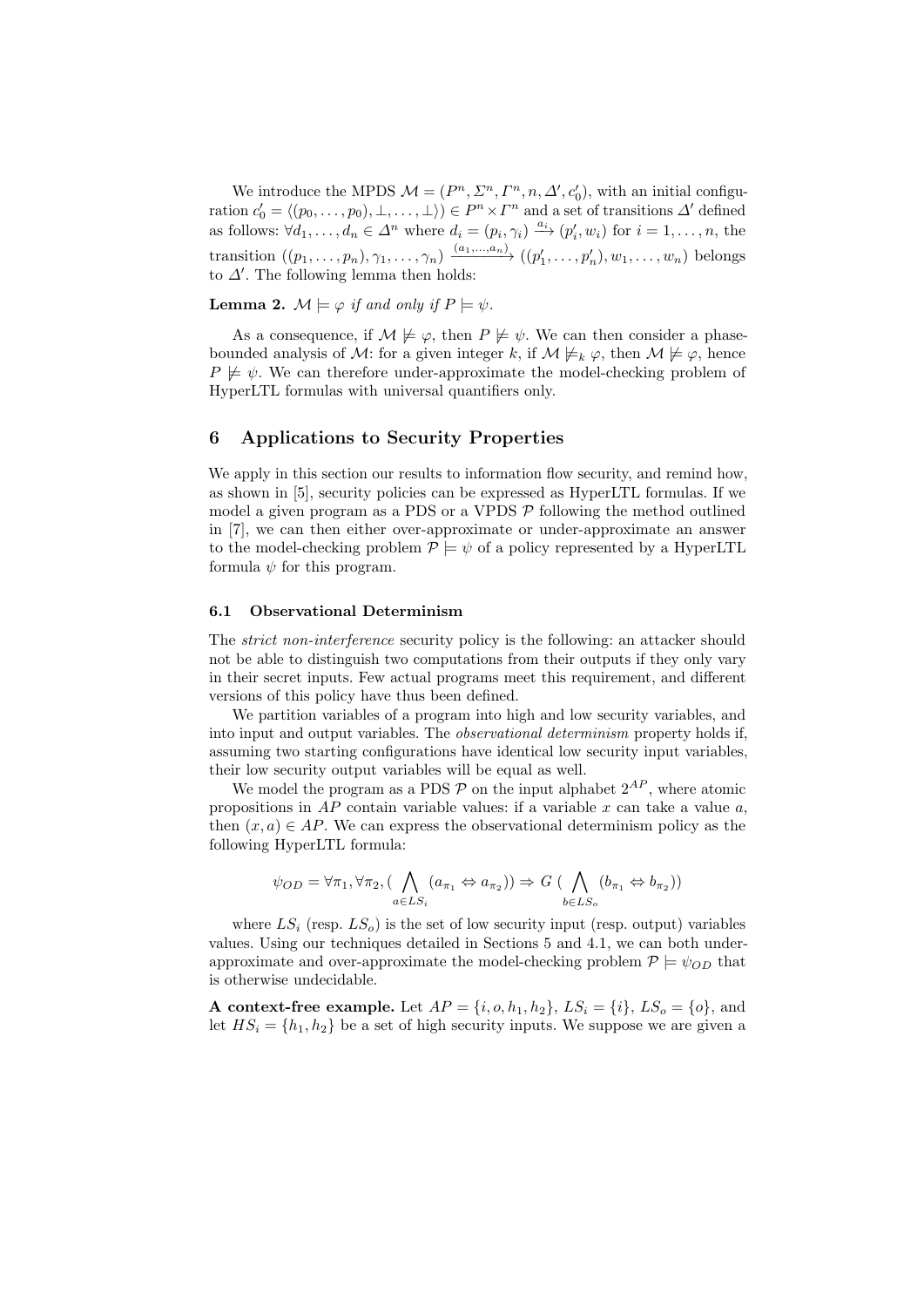program that can be abstracted by the following PDS  $\mathcal{P}$  on the alphabet  $\Sigma = 2^{AP}$ , the stack alphabet  $\Gamma = \{ \gamma, \perp \}$ , and the set of states  $P = \{ p_0, p_1, p_2, p_3, p_4 \}$ , with the following set of transitions, as represented by Figure 1:

$$
(init) (p_0, \perp) \xrightarrow{\{i\}} (p_0, \gamma \perp) \qquad (\mu_2) (p_2, \gamma) \xrightarrow{\{h_1\}} (p_3, \varepsilon)
$$
  
\n
$$
(\lambda_1) (p_0, \gamma) \xrightarrow{\{h_1\}} (p_1, \gamma \gamma) \qquad (\mu_3) (p_3, \gamma) \xrightarrow{\{o\}} (p_2, \gamma)
$$
  
\n
$$
(\lambda_2) (p_0, \gamma) \xrightarrow{\{h_2\}} (p_1, \gamma \gamma) \qquad (\nu_1) (p_3, \perp) \xrightarrow{\{o\}} (p_4, \perp)
$$
  
\n
$$
(\lambda_3) (p_1, \gamma) \xrightarrow{\{o\}} (p_0, \gamma) \qquad (\nu_2) (p_4, \perp) \xrightarrow{\{o\}} (p_4, \perp)
$$
  
\n
$$
(\mu_1) (p_1, \gamma) \xrightarrow{\{o\}} (p_2, \gamma)
$$

$$
p_1 \xrightarrow{\gamma \to \gamma : \{o\}} p_2 \xrightarrow{\gamma \to \varepsilon : \{h_1\}} p_3 \xrightarrow{\bot \to \bot : \{o\}} p_4
$$
  
\n
$$
\gamma \to \gamma \gamma : \{h_1\}, \gamma \to \gamma : \{o\}
$$
  
\n
$$
\gamma \to \gamma \gamma : \{h_2\} \qquad \gamma \to \gamma : \{o\}
$$
  
\n
$$
p_0 \qquad \square \qquad \bot \to \bot : \{i\}
$$

Fig. 1: The PDS  $P$ 

We would like to check if  $P \models \psi_{OD}$ , where  $\psi_{OD}$  is the observational determinism HyperLTL formula outlined above. Intuitively, it will not hold: two runs always have the same input  $i$  but, if they do not push the same number of symbols on the stack, their low-security outputs will differ.

Since transitions of  $P$  are only labelled by singletons, we can write  $\rho$  instead of  $\{\rho\}$  when describing traces. The set  $Trace_{\omega}(\mathcal{P})$  of infinite traces of  $\mathcal P$  is equal to  $\bigcup i \cdot ((h_1 + h_2) \cdot o)^n \cdot (h_1 \cdot o)^{n+1} \cdot o^*$ : from the bottom symbol  $\bot$ , rules  $(int),$  $n \in \mathbb{N}$  $(\lambda_1)$ ,  $(\lambda_2)$ , and  $(\lambda_3)$  push  $n+1$  symbols  $\gamma$  on the stack, rules  $(\mu_1)$ ,  $(\mu_2)$ , and  $(\mu_3)$ pop these  $(n+1)$  symbols, then rule  $(\nu_2)$  loop in state  $p_4$  once the bottom of the stack is reached again and rule  $(\nu_1)$  has been applied.  $Trace_{\omega}(\mathcal{P})$  is context-free, hence, we can't model-check the observational determinism policy on  $P$  using the algorithms outlined in [6].

Using the under-approximation technique outlined in Section 5, we can show that  $\psi_{OD}$  does not hold if we bound the number of phases to 2: we find a counter-example  $\pi_1 = i \cdot h_2 \cdot o \cdot h_1 \cdot o \cdot o^*$  and  $\pi_2 = i \cdot (h_2 \cdot o)^2 \cdot (h_1 \cdot o)^2 \cdot o^*$ . We can therefore reach the conclusion that  $P \not\models \psi_{OD}$ ; the observational determinism security policy therefore does not hold for the original program.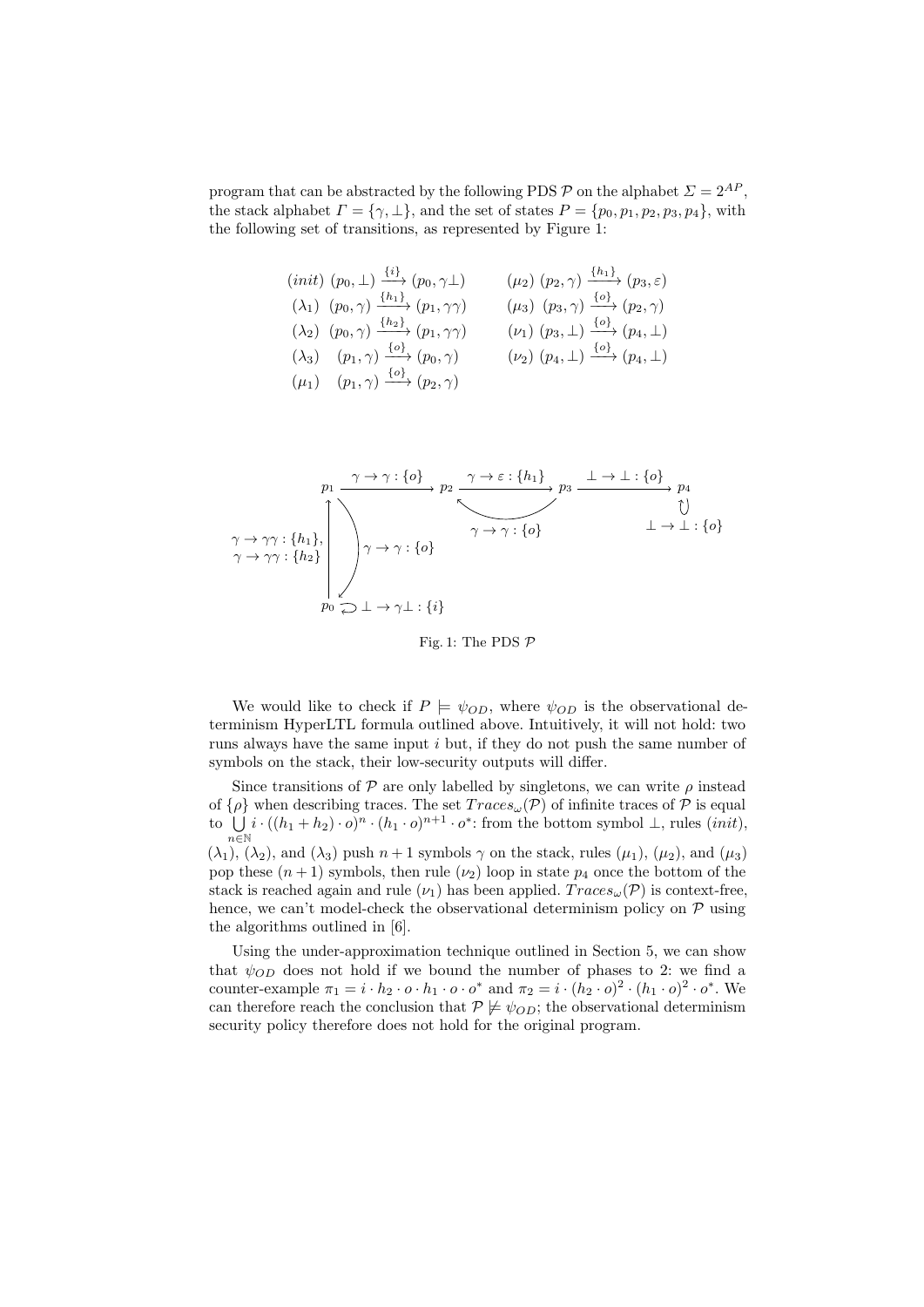#### 6.2 Declassification

The strict non-interference security policy is very hard to enforce as many programs must, one way or another, leak secret information during their execution. Thus, we must relax the previously defined security properties.

We introduce instead a *declassification* policy: at a given step, leaking a specific high security variable is allowed, but the observational determinism must otherwise holds. As an example, let's consider a program accepting a password as a high security input in its initial state, whose correctness is then checked during the next execution step. The program's behaviour then depends on the password's correctness. We express this particular declassification policy as the following HyperLTL formula:

$$
\psi_D = \forall \pi_1, \forall \pi_2, ((\bigwedge_{a \in LS_i} (a_{\pi_1} \Leftrightarrow a_{\pi_2})) \wedge X (\rho_{\pi_1} \Leftrightarrow \rho_{\pi_2})) \Rightarrow G (\bigwedge_{b \in LS_o} (b_{\pi_1} \Leftrightarrow b_{\pi_2}))
$$

where  $\rho$  is a high security atomic proposition specifying that an input password is correct. Again, using our techniques detailed in Sections 5 and 4.1, we can both under-approximate and over-approximate the model-checking problem  $\mathcal{P} \models \psi_D$ .

Checking a password. We consider a program where the user can input a low-security username and a high-security password, then get different outputs depending on whether the password is true or not.

Let  $AP = \{u, pw_1, pw_2, pw_3, o, \rho, h_1, h_2\}$ ,  $LS_i = \{u\}$ ,  $LS_o = \{o\}$ , let  $\rho$  be a variable that is allowed to leak, and let  $HS_i = \{pw_1, pw_2, pw_3, h_1, h_2\}$  be a set of high security inputs. Assuming there is only a single username  $u$  and three possible passwords  $pw_1, pw_2, pw_3$ ,  $pw_3$  being the only right answer, we can consider the following PDS P on the alphabet  $\Sigma = 2^{AP}$ , the stack alphabet  $\Gamma = {\gamma, \perp},$  the set of states  $P = {p_0, p_1, p_2, p_3, p_{true}, p_{false}}$ , with the following set of transitions, as represented by Figure 2:

$$
(init1) (p0, \perp) \xrightarrow{\{u, pw1\}} (pfalse, \perp) ( \mu1) (p1, \perp) \xrightarrow{\{o\}} (p1, \perp)
$$
  
\n
$$
(init2) (p0, \perp) \xrightarrow{\{u, pw2\}} (pfalse, \perp) ( \mu2) (p2, \gamma) \xrightarrow{\{h1\}} (p2, \gamma\gamma)
$$
  
\n
$$
(init3) (p0, \perp) \xrightarrow{\{u, pw3\}} (ptrue, \perp) ( \mu3) (p2, \gamma) \xrightarrow{\{h2\}} (p3, \gamma)
$$
  
\n
$$
(pwtrue) (ptrue, \perp) \xrightarrow{\{o\}} (p1, \perp) ( \mu4) (p3, \gamma) \xrightarrow{\{h2\}} (p3, \epsilon)
$$
  
\n
$$
(pwfalse) (pfalse, \perp) \xrightarrow{\{o\}} (p2, \gamma1) ( \mu2) (p3, \perp) \xrightarrow{\{h1\}} (p3, \epsilon)
$$

 $\sim$ 

We would like to check if  $P \models \psi_D$ , where  $\psi_D$  is the declassification HyperLTL formula outlined above. Obviously, if we consider that  $\rho \in LS_o$ , then observational determinism does not hold: given the same username  $u$ , depending on whether the high-security password  $p_i$  chosen is right or not, the low-security output will differ. However, intuitively, the declassification policy should hold: given two different input passwords, the PDS will behave in the same manner as long as both are either true or false.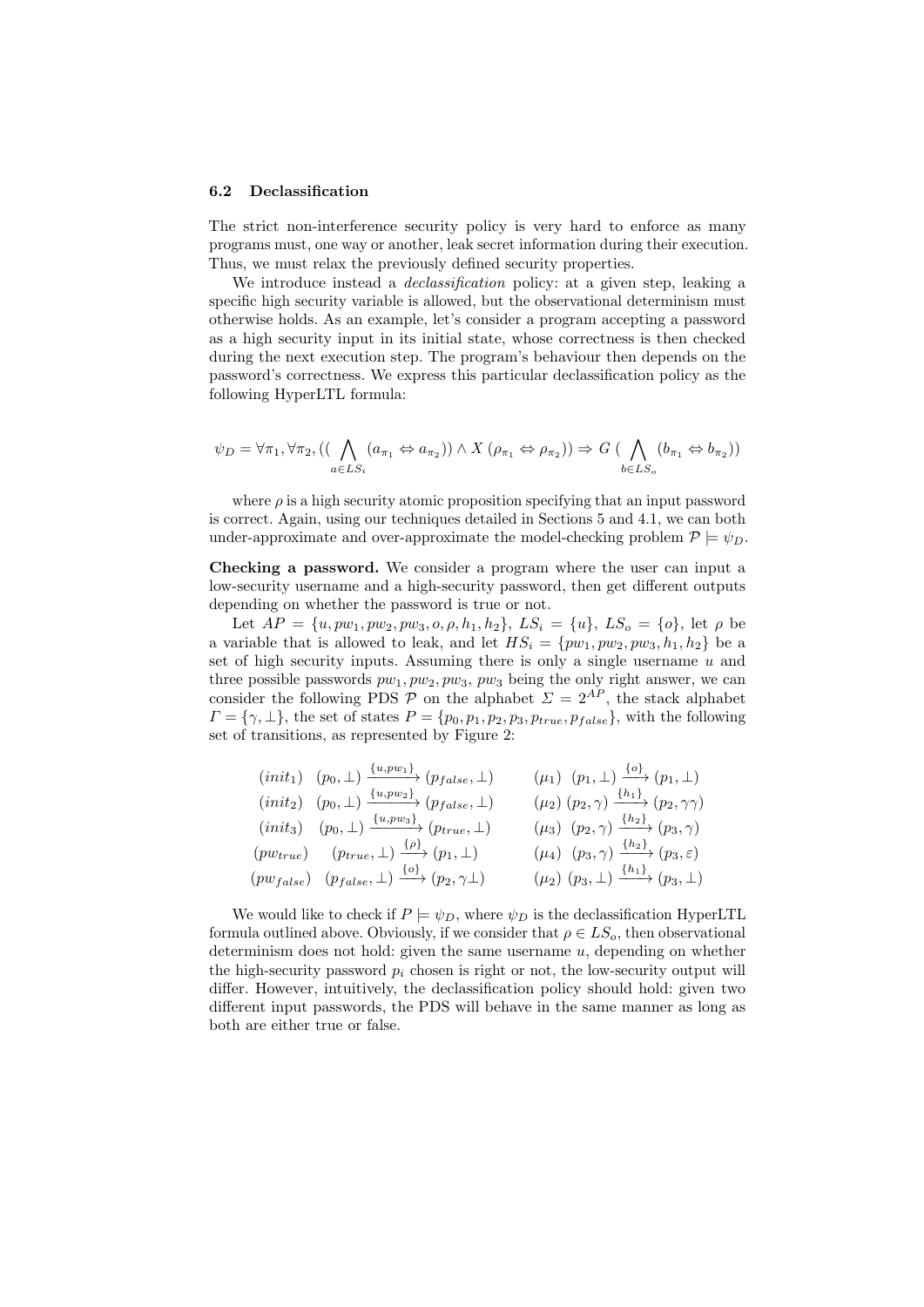$$
p_0 \xrightarrow{\perp} \xrightarrow{\perp} : \{u, p_3\} p_{true} \xrightarrow{\perp} \xrightarrow{\perp} : \{\rho\} p_1 \supseteq \perp \to \perp : \{\rho\}
$$
\n
$$
\downarrow \xrightarrow{\perp} : \{u, p_1\},
$$
\n
$$
\downarrow \xrightarrow{\perp} : \{u, p_2\} \qquad \gamma \to \varepsilon : \{h2\}
$$
\n
$$
p_{false} \xrightarrow{\perp} \gamma \perp : \{o\} p_2 \xrightarrow{\gamma \to \gamma} : \{h_2\} \xrightarrow{\cap} p_3 \supseteq \perp \to \perp : \{h1\}
$$
\n
$$
\uparrow \qquad \qquad \uparrow \qquad \uparrow \gamma \gamma : \{h1\}
$$

Fig. 2: The PDS  $P$ 

The set  $Traces_{\omega}(\mathcal{P})$  of infinite traces of  $\mathcal P$  is equal to  $(\{u, p_3\} \cdot \{\rho\} \cdot \{o_1\}^*) \cup$ U  $\bigcup_{n\in\mathbb{N}} ((\{u, p_1\} + \{u, p_2\}) \cdot \{o\} \cdot \{h_1\}^n \cdot \{h_2\}^{n+2} \cdot \{h_1\}^*)$ : from the bottom symbol  $\perp$ , if the right password  $pw_3$  has been input, rules (*init<sub>3</sub>*) and ( $p_{true}$ ) lead to state  $p_1$  where the PDS loops; otherwise, if the password is wrong, rules  $(init_1), (init_2)$ and  $(p_{false})$  push a symbol  $\gamma$  and lead to state  $p_2$ , where rule  $(\mu_2)$  pushes n symbols  $\gamma$  on the stack, then the PDS switches to state  $p_3$  where it pops these  $(n + 1)$  symbols with rules  $(\mu_3)$  and  $(\mu_4)$  then loops with rule  $(\mu_5)$  once the bottom of the stack has been reached.  $Trace_{\omega}(\mathcal{P})$  is context-free, hence, we can't model-check the declassification policy on  $P$  using the algorithms outlined in [6].

Using the overapproximation techniques detailed in Section 4.1, we can consider the regular abstraction  $\alpha(Traces_{\omega}(\mathcal{P})) = (\{u, p_3\} \cdot {\{\rho\}} \cdot {\{\rho_1\}}^*) \cup ((\{u, p_1\} +$  $\{u, p_2\} \cdot \emptyset \cdot \{h_1\}^* \cdot \{h_2\}^* \cdot \{h_1\}^*$  of the actual set of traces. We can then reach the conclusion that  $P \models \psi_D$ , since this property holds for the over-approximation as well; the declassification security policy therefore holds for this example.

#### 6.3 Non-Inference

Non-inference is a variant of the non-interference security policy. It states that, should all high security input variables be replaced by a dummy input  $\lambda$ , the behaviour of low security variables should not change.

We express this property as the following HyperLTL formula:

$$
\psi = \forall \pi_1, \exists \pi_2, G \; (\bigwedge_{x \in V_i^h} (x, \lambda)_{\pi_2}) \land G \; (\bigwedge_{b \in LS} (b_{\pi_1} \Leftrightarrow b_{\pi_2}))
$$

where LS stands for the set of all low security variables values,  $V_i^h$  for the set of high security input variables, and  $(x, \lambda)$  means that variable x has value  $\lambda$ . We can't rely on the method outlined in 4.1 because  $\pi_2$  is existentially quantified, but an over-approximation can nonetheless be found using the method detailed in Section 4.2, if we model the program as a VPDS  $P$ , choose  $\pi_2$  as the visibly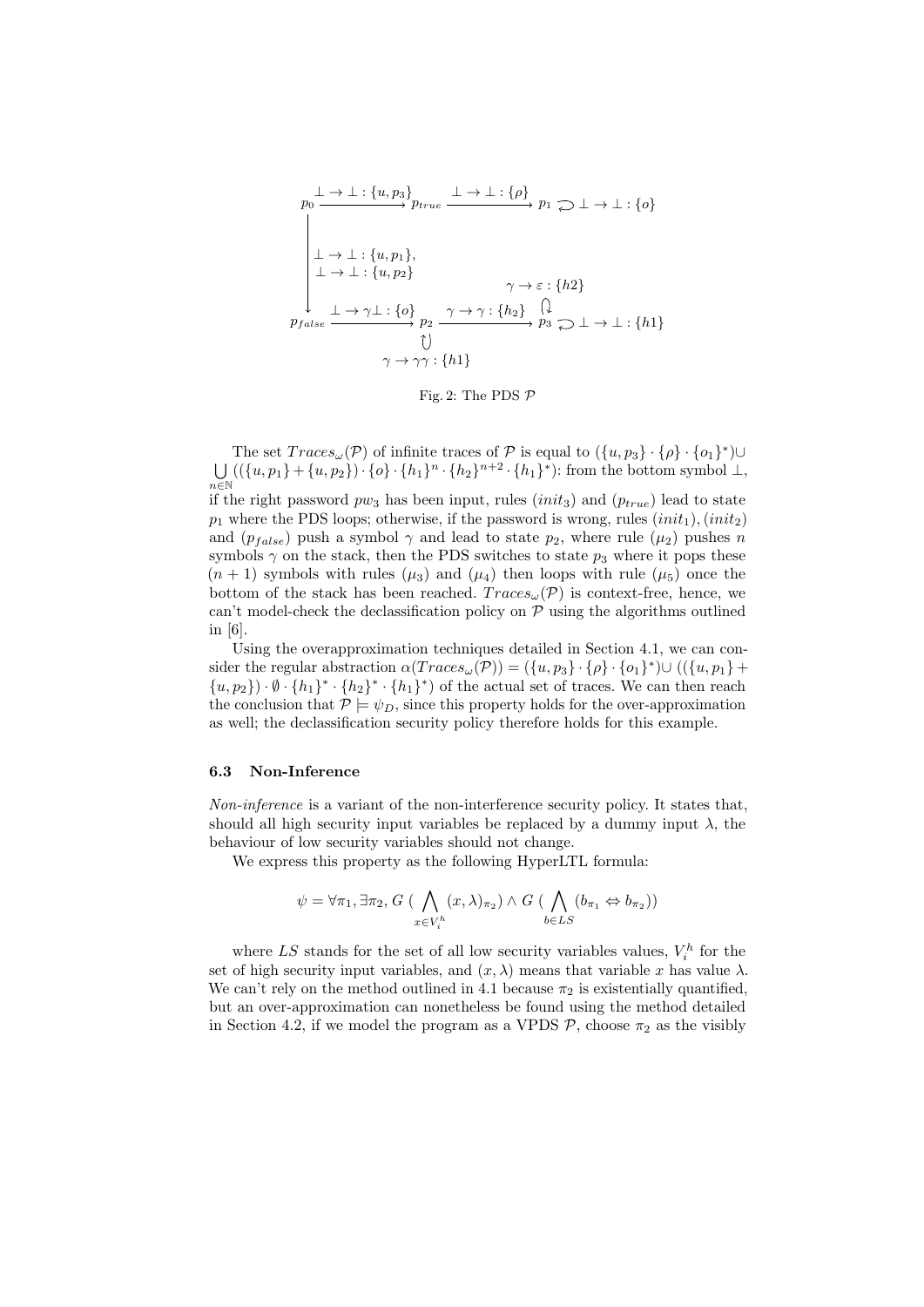context-free path variable, and make it so that  $\pi_1$  ranges over a regular abstraction of the traces.

## References

- 1. Rajeev Alur and P. Madhusudan. Visibly pushdown languages. STOC '04.
- 2. Manuel E. Bermudez and Karl M. Schimpf. Practical arbitrary lookahead lr parsing. Journal of Computer and System Sciences, 1990.
- 3. Ahmed Bouajjani, Javier Esparza, and Oded Maler. Reachability analysis of pushdown automata: Application to model-checking. CONCUR '97.
- 4. Dario Carotenuto, Aniello Murano, and Adriano Peron. 2-visibly pushdown automata. DLT '15.
- 5. Michael R. Clarkson, Bernd Finkbeiner, Masoud Koleini, Kristopher K. Micinski, Markus N. Rabe, and César Sánchez. Temporal logics for hyperproperties. POST '14.
- 6. Michael R. Clarkson and Fred B. Schneider. Hyperproperties. J. Comput. Secur., 2010.
- 7. Javier Esparza, David Hansel, Peter Rossmanith, and Stefan Schwoon. Efficient algorithms for model checking pushdown systems. CAV '00.
- 8. Bernd Finkbeiner, Markus N. Rabe, and César Sánchez. Algorithms for modelchecking hyperltl and hyperctl\*. CAV '15.
- 9. Fernando C. N. Pereira and Rebecca N. Wright. Finite-state approximation of phrase structure grammars. ACL '91.
- 10. Shaz Qadeer and Jakob Rehof. Context-bounded model checking of concurrent software. In TACAS'05.
- 11. Anil Seth. Global reachability in bounded phase multi-stack pushdown systems. In CAV'10.
- 12. A. Prasad Sistla, Moshe Y. Vardi, and Pierre Wolper. The complementation problem for büchi automata with applications to temporal logic. Theoretical Computer Science,  $49(2):217 - 237$ , 1987.
- 13. Salvatore La Torre, Parthasarathy Madhusudan, and Gennaro Parlato. A robust class of context-sensitive languages. In LICS '07.
- 14. Moshe Y. Vardi. An automata-theoretic approach to linear temporal logic. In Banff Higher Order Workshop, volume 1043 of Lecture Notes in Computer Science, 1995.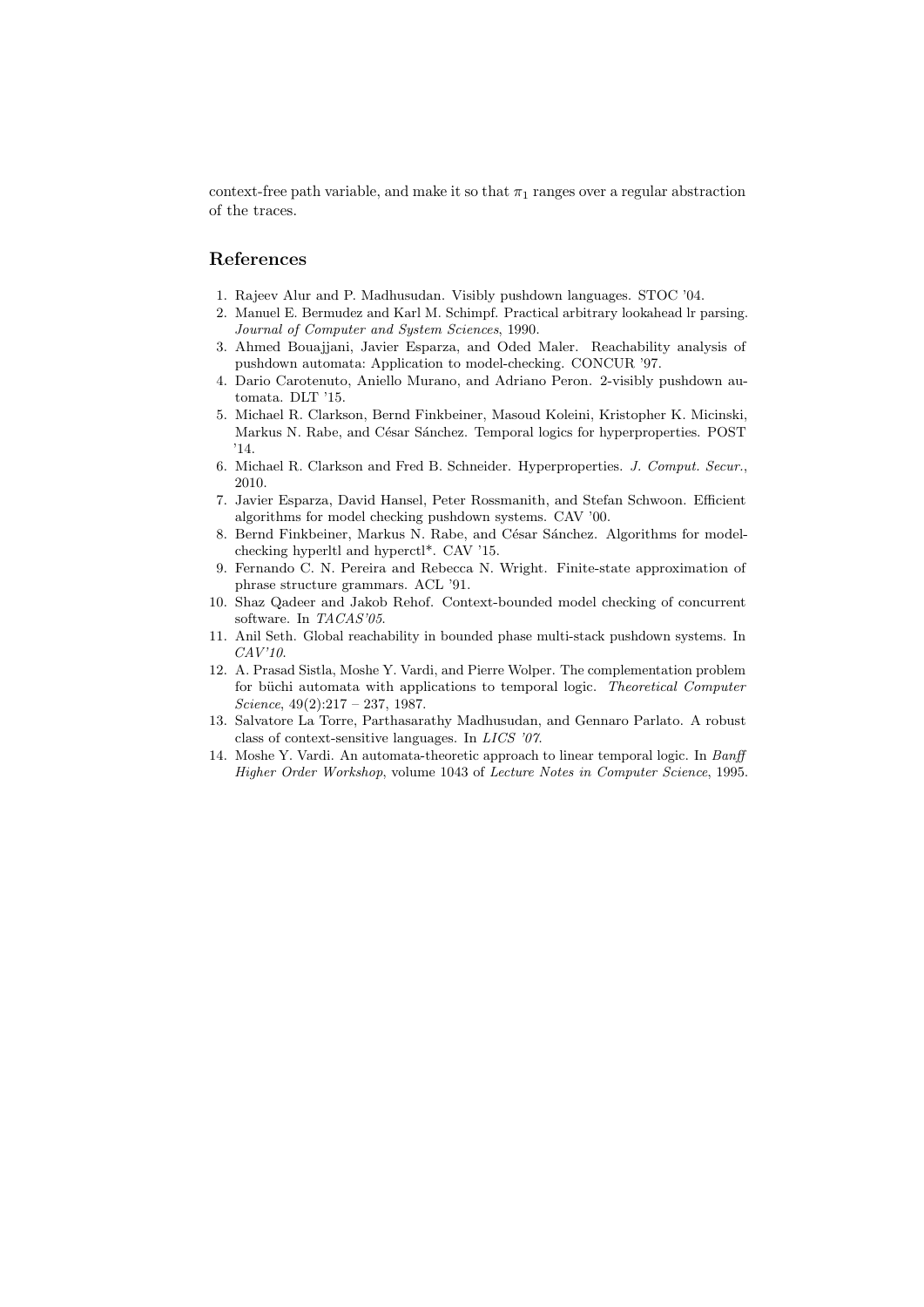## A Proof of Theorem 1

Let  $\mathcal{L}_1$  and  $\mathcal{L}_2$  be two context-free languages, and  $\mathcal{P}_1 = (P_1, \Sigma \cup \{f\}, \Gamma, \Delta_1, \langle p_0^1, \Sigma \rangle)$  $\perp$ ,  $F_1$ ) and  $\mathcal{P}_2 = (P_2, \Sigma \cup \{f\}, \Gamma, \Delta_2, \langle p_0^2, \perp \rangle, F_2)$  two PDA accepting  $\mathcal{L}_1$  and  $\mathcal{L}_2$ respectively. Without loss of generality, we can consider that  $P_1 \cap P_2 = \emptyset$ . Let  $e_1 \notin P_1, e_2 \notin P_2$ , and  $f \notin \Sigma$ .

We define two BPDA  $\mathcal{BP}_i = (P_i, 2^{\Sigma \cup \{f\}}, \Gamma, \Delta'_i, \langle p_0^i, \perp \rangle, \{e_i\})$  for  $i = 1, 2,$ where  $\Delta'_i$  is such that  $(e_i, \gamma) \stackrel{\{f\}}{\longrightarrow} (e_i, \gamma) \in \Delta_i$  and  $(p_f, \gamma) \stackrel{\{f\}}{\longrightarrow} (e_i, \gamma) \in \Delta_i$  for all  $\gamma \in \Gamma$  and  $p_f \in F_i$ , and if  $(p, \gamma) \stackrel{a}{\rightarrow} (p', w) \in \Delta_i$ , then  $(p, \gamma) \stackrel{\{a\}}{\longrightarrow} (p', w) \in \Delta'_i$ . If we consider that  $\{a\}$  is equivalent to the label  $a \in \Sigma \cup \{f\}$ ,  $\mathcal{BP}_1$  and  $\mathcal{BP}_2$ accept  $\mathcal{L}_1 f^{\omega}$  and  $\mathcal{L}_2 f^{\omega}$  respectively. Since HyperLTL formulas apply to infinite words in  $2^{A}P$ , for  $i = 1, 2$ , we have designed a BPDA  $\mathcal{BP}_i$  that extends words in  $\mathcal{L}_i$  by adding a final dead state  $e_i$  from which the automaton can only output an infinite sequence of a special ending symbol  $f$ .

We consider the PDS  $\mathcal{P} = (\{p_0\} \cup P_1 \cup P_2, \{\{t^1\}, \{t^2\}\} \cup 2^{\Sigma \cup \{f\}}, \Gamma, \Delta, c_0),$ where  $p_0 \notin P_1 \cup P_2$ ,  $\iota^1, \iota^2 \notin \Sigma \cup \{f\}$ ,  $c_0 = \langle p_0, \perp \rangle$ , and  $\Delta = \{(p_0, \perp) \xrightarrow{\{\iota^1\}}$  $(p_0^1, \perp), (p_0, \perp) \xrightarrow{\{\iota^2\}} (p_0^2, \perp)\} \cup \Delta'_1 \cup \Delta'_2$ . The PDS  $\mathcal P$  can simulate either  $\mathcal{BP}_1$  or  $\mathcal{BP}_2$ , depending on whether it applies first a transition labelled by  $\{\iota^1\}$  or  $\{\iota^2\}$ from the initial configuration  $c_0$ .

We introduce the formula  $\psi = \exists \pi_1, \exists \pi_2, \varphi_{start} \wedge \varphi_{sync} \wedge \varphi_{end}$  on  $AP =$  $\{\iota^1, \iota^2\} \cup \Sigma \cup \{f\}$ , where  $\varphi_{start} = \iota^1_{\pi_1} \wedge \iota^2_{\pi_2}, \varphi_{sync} = \mathrm{XG} \bigwedge_{a \in AP} (a_{\pi_1} \Leftrightarrow a_{\pi_2}),$  and  $\varphi_{end} = \text{FG } (f_{\pi_1} \wedge f_{\pi_2})$ . We suppose that  $\mathcal{P} \models \psi$ ;  $\varphi_{start}$  expresses that trace variables  $\pi_1$  and  $\pi_2$  represent runs of  $\mathcal{BP}_1$  and  $\mathcal{BP}_2$  respectively.  $\varphi_{sync}$  means that the two traces are equal from their second letter onwards.  $\varphi_{end}$  implies that the two traces are accepting runs.

Therefore, if  $P \models \psi$ , then  $\mathcal{B}_1$  and  $\mathcal{B}_2$  share a common accepting run and  $\mathcal{L}_1 \cap \mathcal{L}_2 \neq \emptyset$ . On the other hand, if  $\mathcal{L}_1 \cap \mathcal{L}_2 \neq \emptyset$ , there is an accepting run  $\pi$ common to  $\mathcal{B}_1$  and  $\mathcal{B}_2$ , and we can then find two traces  $\pi_1$  and  $\pi_2$  of  $\mathcal P$  such that the formula  $\exists \pi_1, \exists \pi_2, \varphi_{start} \wedge \varphi_{sync} \wedge \varphi_{end}$  holds. The emptiness problem is, however, undecidable, and therefore so must be the model-checking problem.

# B Proof of Theorem 2

In order to prove this theorem, we will rely on a class of two-stack automata called 2-Visibly Pushdown Automata (2-VPDA) introduced in [4]. Let  $\Sigma$  be a finite input alphabet with two partitions  $\Sigma = \Sigma_{c_j} \cup \Sigma_{r_j} \cup \Sigma_{l_j}, j \in \{1, 2\}$ . We then introduce a 2-pushdown alphabet  $\aleph = \langle (\Sigma_{c_1}, \Sigma_{r_1}, \Sigma_{l_1}), (\Sigma_{c_2}, \Sigma_{r_2}, \Sigma_{l_2}) \rangle$  on Σ.

Definition 7 (2-Visibly Pushdown Automaton). A 2-Visibly Pushdown Automaton (2-VPDA) over  $\aleph$  is a tuple  $\mathcal{D} = (P, \Sigma, \Gamma, \Delta, c_0, F)$  where P is a finite set of control states,  $\Sigma$  a finite input alphabet,  $\Gamma$  a finite stack alphabet,  $\Delta \subseteq (P \times \Gamma \times \Gamma) \times \Sigma \times (P \times \Gamma^* \times \Gamma^*)$  a finite set of transition rules,  $c_0 =$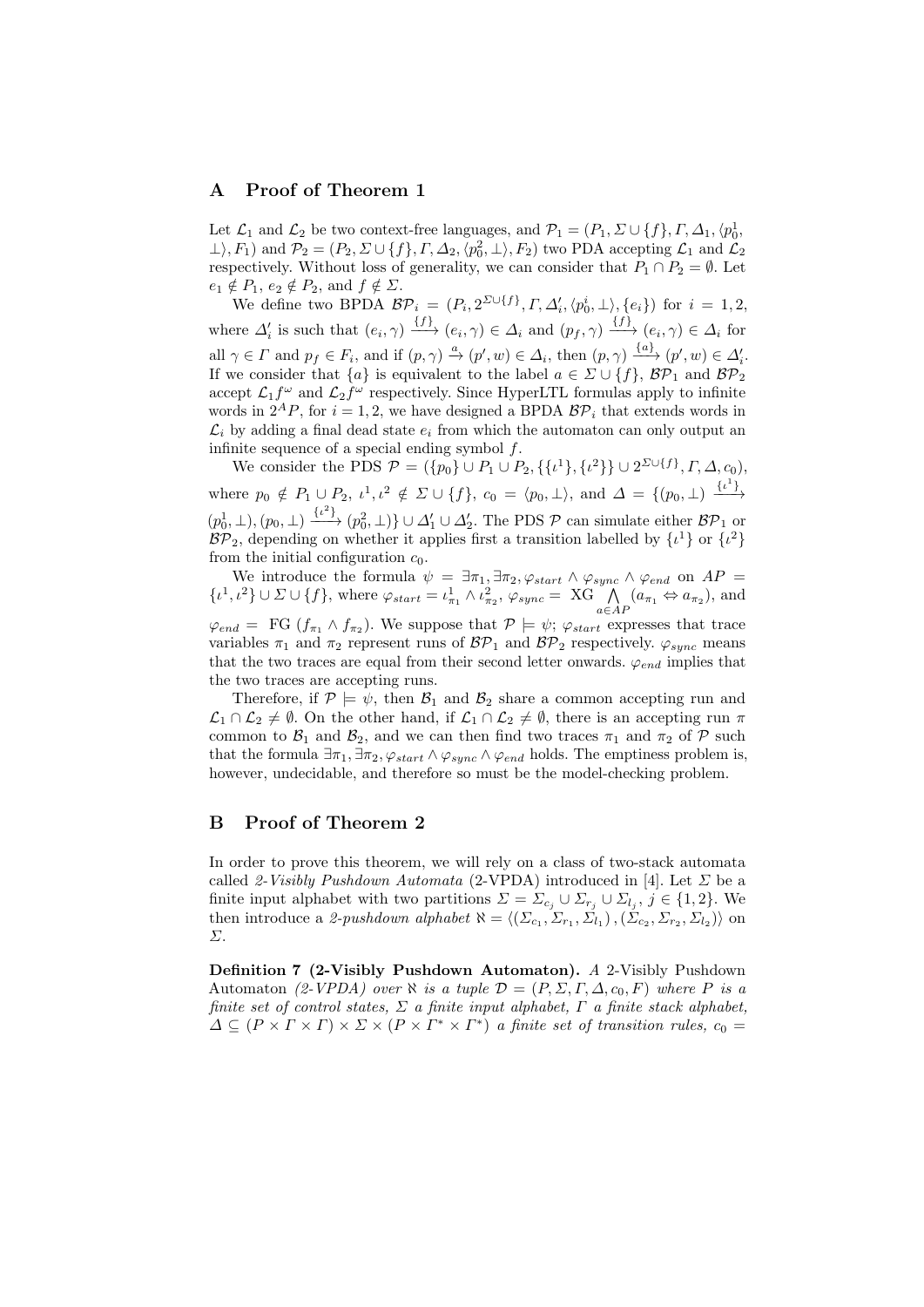$\langle p_0, \perp, \perp \rangle \in P \times \Gamma \times \Gamma$  an initial configuration, and  $F \subseteq P$  a set of final states. Moreover,  $\Delta$  is such that  $\forall d \in \Delta$ , and for  $i \in \{1,2\}$ :

- $-$  if  $d$  is labelled by a letter in  $\Sigma_{c_i},$   $d$  pushes a word on the i-th stack regardless of its top stack symbol;
- $-$  if d is labelled by a letter in  $\Sigma_{r_i},$  d pops the top letter of of the i-th stack;
- $-$  if d is labelled by a letter in  $\Sigma_{l_i}$ , d does not modify the i-th stack.

The semantics of 2-VPDA is defined in a manner similar to PDA, and so are configurations, runs, execution paths, languages, and 2-Büchi Visibly Pushdown Automata (2-BVPDA). The following theorem holds:

#### Theorem 6 (Undecidability of the emptiness problem for 2-VPDA [4]). The emptiness problem for 2-VPDA is undecidable.

Our intuition is to prove theorem 2 by reducing the emptiness problem for 2-VPDA to the model-checking problem of HyperLTL for VPDSs.

Let  $\mathcal{D} = (P, \Sigma, \Gamma, \Delta, \langle p_0, \bot, \bot \rangle, F)$  be a 2-VPDA on an input alphabet  $\Sigma$ according to a partition  $\aleph = \langle (\Sigma_{c_1}, \Sigma_{r_1}, \Sigma_{l_1}), (\Sigma_{c_2}, \Sigma_{r_2}, \Sigma_{l_2}) \rangle$ . We introduce a 2-BVPDA  $\mathcal{BD} = (P, 2^{\Sigma \cup \{f\}}, F, \Delta', \langle p_0, \bot, \bot \rangle, \{e\})$  such that  $(e, \gamma, \gamma') \xrightarrow{\{f\}}$  $(e, \gamma, \gamma') \in \Delta'$  and  $(p_f, \gamma, \gamma') \xrightarrow{\{f\}} (e, \gamma, \gamma') \in \Delta'$  for all  $\gamma, \gamma' \in \Gamma$  and  $p_f \in F$ , and if  $(p, \gamma, \gamma') \stackrel{a}{\rightarrow} (p', w, w') \in \Delta$ , then  $(p, \gamma, \gamma') \stackrel{\{a\}}{\longrightarrow} (p', w, w') \in \Delta'$  on the input alphabet  $\Sigma \cup \{f\}$ . Obviously,  $B\mathcal{D}$  is visibly if we add the symbol f to  $\Sigma_{l_1}$ and  $\Sigma_{l_2}$  and accepts  $\mathcal{L}(\mathcal{D})f^{\omega}$ , assuming the label  $\{a\}$  is equivalent to the label  $a \in \Sigma \cup \{f\}.$ 

Let  $P^1$  and  $P^2$  (resp.  $\Delta^1$  and  $\Delta^2$ ) be two disjoint copies of P (resp.  $\Delta'$ ). To each  $p \in P$  (resp.  $d \in \Delta'$ ), we match its copies  $p^1 \in P^1$  and  $p^2 \in P^2$  (resp.  $d^1 \in \Delta^1$ ) and  $d^2 \in \Delta^2$ ). We define a PDS  $P = (\{\sigma\} \cup P^1 \cup P^2, \{\{\iota^1\}, \{\iota^2\}, \{f\}\} \cup 2^{\Delta^1} \cup$  $2^{\Delta^2}, \Gamma, \delta, \langle \sigma, \bot, \rangle$ ). The set  $\delta$  is such that, for each transition  $d = (p, \gamma_1, \gamma_2) \stackrel{a}{\rightarrow}$  $(p', w_1, w_2) \in \Delta$ ,  $a \neq f$ , we add two transitions  $(p^1, \gamma_1) \xrightarrow{\{d^1\}} (p'^1, w_1)$  and  $(p^2, \gamma_2) \xrightarrow{\{d^2\}} (p'^2, w_2)$  to  $\delta$ . If  $a = f$ , we add instead  $(p^1, \gamma_1) \xrightarrow{\{f\}} (p'^1, w_1)$  and  $(p^2, \gamma_2) \xrightarrow{\{f\}} (p'^2, w_2)$ . Transitions in  $\delta$  are projections of the original transitions of the 2-BVPDA on one of its two stacks; their label depends on the original transition in  $\Delta$ , unless they are labelled by f. Moreover,  $(\sigma, \perp) \xrightarrow{\{\iota_1\}} (\rho_0^1, \perp)$  and  $(\sigma, \perp) \xrightarrow{\{\iota_2\}} (p_0^2, \perp)$  both belong to  $\delta$ .

 $\mathcal P$  is such that it can either simulate the first or the second stack of the 2-BVPDA  $\beta \mathcal{D}$ , depending on which transition was used first.  $\mathcal{P}$  is indeed a VPDS: a suitable partition of its input alphabet can be computed depending on which operation on the *i*-th stack transitions in  $\Delta$  perform. As an example, if  $d \in \Delta$  pushes a symbol on the first stack and pops from the second,  $d^1$  belongs to the call alphabet and  $d^2$ , to the return alphabet.

Given a set of trace variables  $V = {\pi_1, \pi_2}$  and a predicate alphabet  $AP =$  $\{\iota^1, \iota^2, f\} \cup \Delta^1 \cup \Delta^2$ , we then consider an unquantified HyperLTL formula  $\varphi$  of the form  $\varphi = \varphi_{start} \wedge \varphi_{sync} \wedge \varphi_{end}$ , where  $\varphi$ 's sub-formulas are defined as follows: